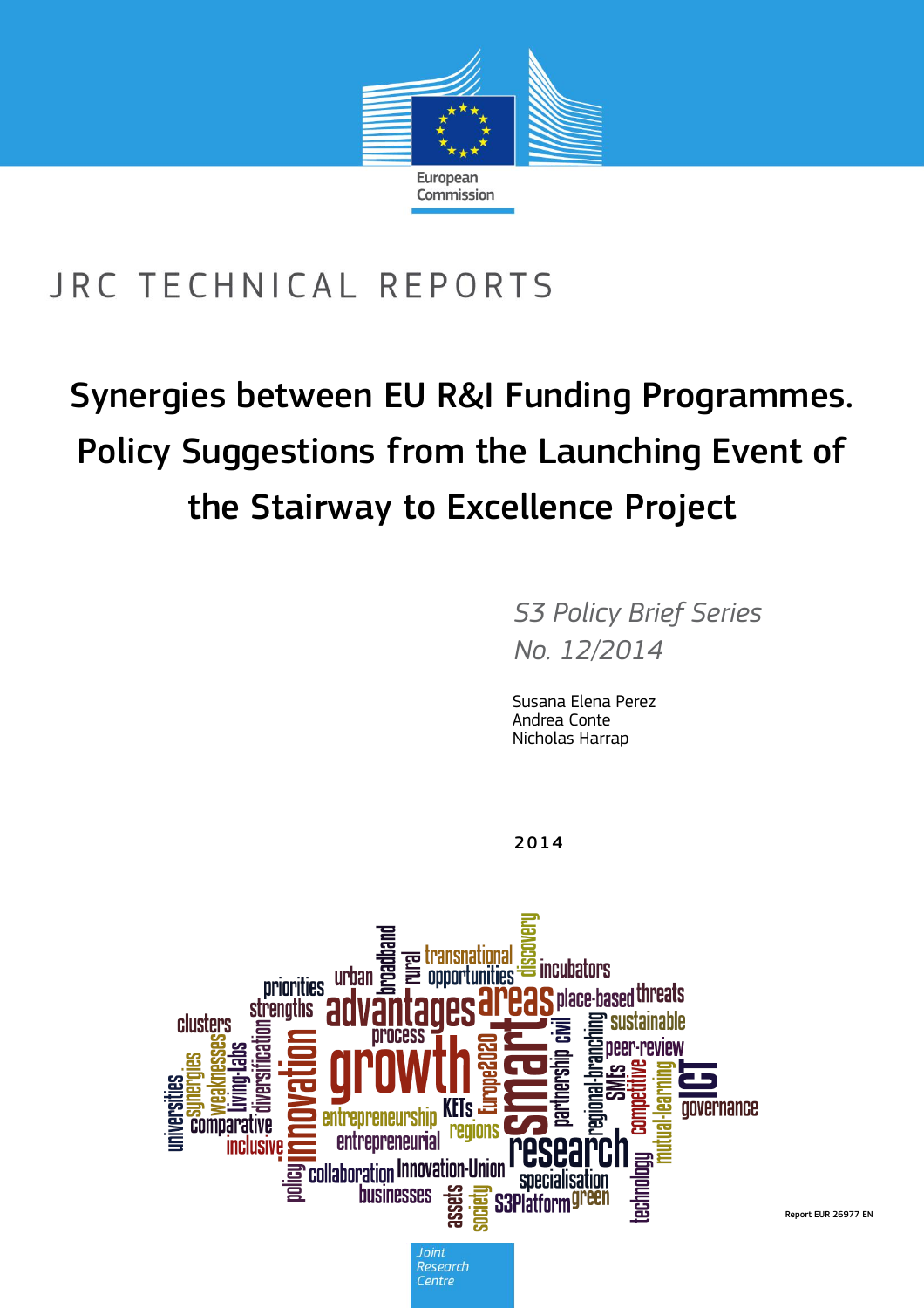#### European Commission

Joint Research Centre Institute for Prospective Technological Studies

#### Contact information

Institute for Prospective Technological Studies Address: Edificio Expo, c/ Inca Garcilaso, 3. E-41092 Seville (Spain) E-mail: jrc-ipts-secretariat@ec.europa.eu Tel.: +34 9544 88318 Fax: +34 9544 88300

https://ec.europa.eu/jrc https://ec.europa.eu/jrc/en/institutes/ipts

This publication is a Technical Report by the Joint Research Centre of the European Commission.

#### Legal Notice

This publication is a Technical Report by the Joint Research Centre, the European Commission's in-house science service. It aims to provide evidence-based scientific support to the European policy-making process. The scientific output expressed does not imply a policy position of the European Commission. Neither the European Commission nor any person acting on behalf of the Commission is responsible for the use which might be made of this publication.

JRC 92829

EUR 26977 EN

ISBN 978-92-79-44518-7 (PDF)

ISSN 1831-9424 (online)

doi:10.2791/45191 Luxembourg: Publications Office of the European Union, 2014

© European Union, 2014

Reproduction is authorised provided the source is acknowledged.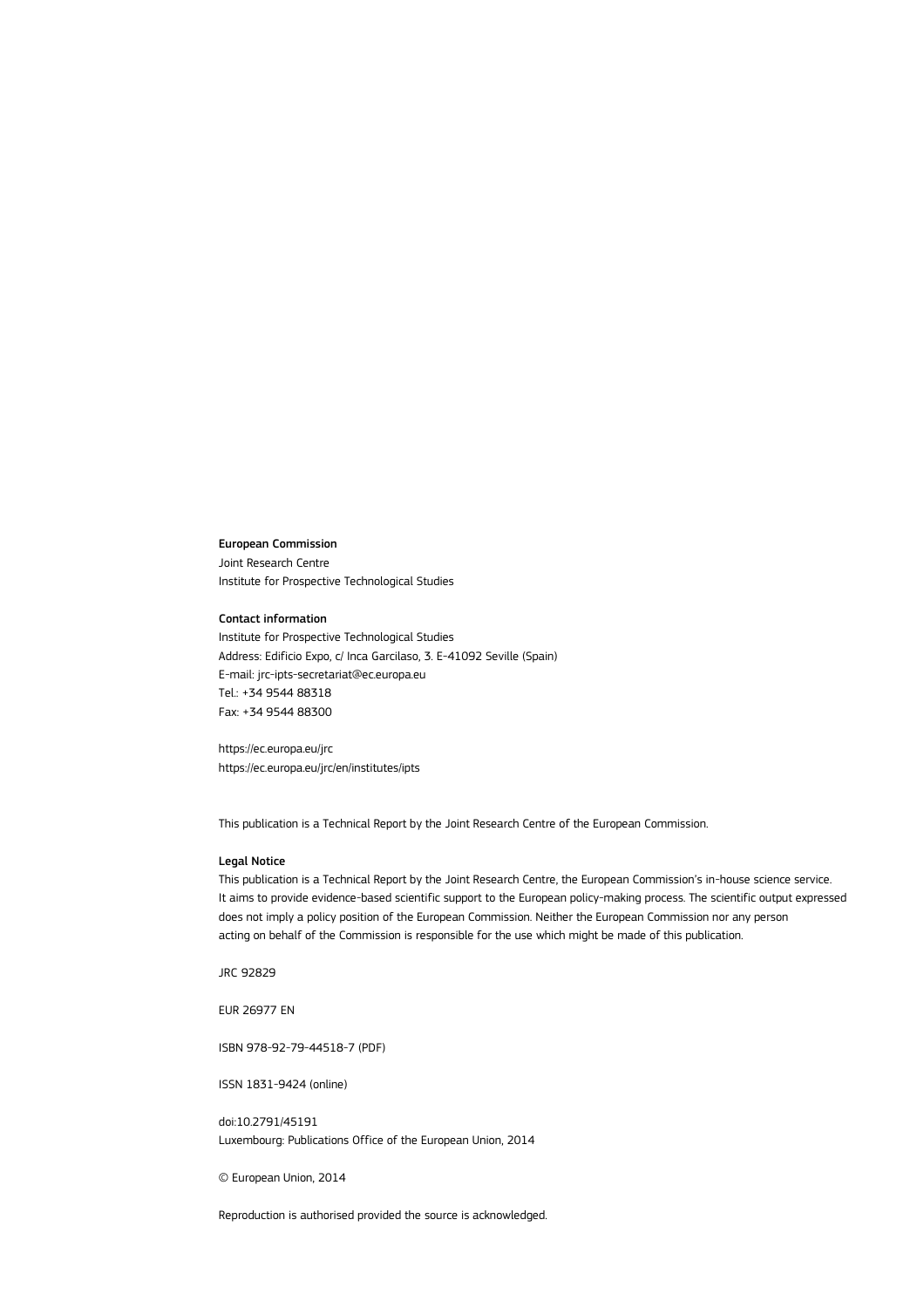

# **Synergies between EU R&I Funding Programmes. Policy Suggestions from the Launching Event of the Stairway to Excellence Project**

Susana Elena Perez, Andrea Conte, Nicholas Harrap<sup>a</sup>

European Commission, JRC-IPTS, Seville (Spain)

S3 Policy Brief Series n° 12/2014 – December 2014

S3 Platform, JRC-IPTS

#### **Abstract**

This Policy Brief addresses the concept of synergies arising from the two major EU funding sources (The European Structural and Investment Funds and Horizon 2020) in the context of the new *Stairway to Excellence* Project. This project is centred on the provision of assistance to Member States who joined in 2004, 2007 and 2013 in using innovation funding under ESIFs via the early and effective implementation of RIS3 with the aim of closing the innovation gap and promote scientific and technological excellence. This Policy Brief summarises the discussion and case studies presented at the launching conference of the *Stairway to Excellence* Project held in Prague in October 2014. This event offered a first opportunity to identify the key elements for building successful synergies and gave a useful insight into how synergies could be achieved in practice. A diverse set of experiences from five EU countries (Cyprus, Czech Republic, France, Spain, and the UK) and an international organisation were presented. In turn, this could be a source of inspiration for other regional and national managing authorities and the research community.

**Keywords**: Synergies, Research & Development, Innovation, Excellence, Horizon 2020, Framework Programmes, European Structural and Investment Funds, Smart Specialization.

#### **Acknowledgements:**

The authors would like to express their thanks to the colleagues at DG REGIO, particularly Katja Reppel, Marek Przeor and Tereza Krausova, for their inputs and suggestions. Further thanks also go to Gérard Carat, Mariana Chioncel, Mathieu Doussineau and Katerina Stancova (JRC-IPTS) for their contributions to the coffee-table discussions. Special thanks to the speakers of the Conference for the presentation of their case studies: Nicolas Jarraud (The Cyprus Institute), Juan Tomás Hernani (Secretary General for Innovation and Industry, European Spallation Source, based in Sweden), Katharina Robohm (Bureau Alsace Europe, France), Martin Palkovic (Managing Director, IT4Innovations national supercomputing center, Czech Republic), Shane Rankin (Head of European Structural Funds Division, Scottish Government, UK), and Ian McCoull (Director Innovation Support, Scotland, UK), Javier García (Director of Industrial Leadership, EU Programmes Division of CDTI, Spain) and Jiři Kolman (Scientific Secretary, Global Change Research Centre, Academy of Sciences, Czech Republic.).

<sup>&</sup>lt;sup>a</sup>The views expressed are purely those of the authors and may not in any circumstances be regarded as stating an official position of the European Commission.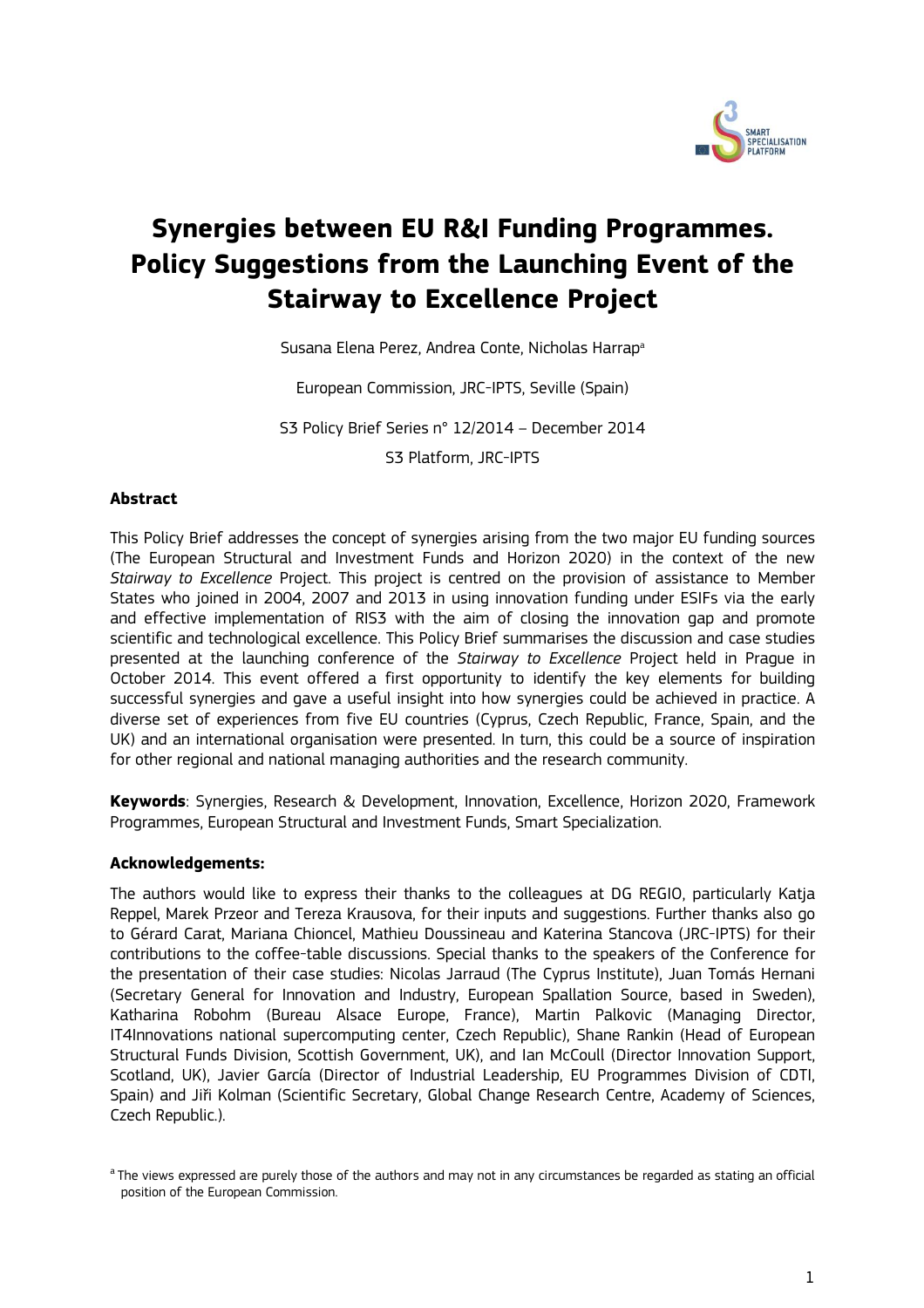# **Table of Contents**

| <b>Executive Summary</b> |                                                                                        | 3  |
|--------------------------|----------------------------------------------------------------------------------------|----|
| 1.                       | Introduction                                                                           | 5  |
| 2.                       | The concept of synergies                                                               | 6  |
| 3.                       | Key elements for Building Successful Synergies: analysis of stakeholders discussion    | 7  |
|                          | 3.1 Funding Horizon 2020 shortlisted proposals with ESIF                               | 7  |
|                          | 3.2 How to achieve the take up of FP/Horizon 2020 results into the market              | 8  |
|                          | 3.3. Capacity building and awareness rising to enhance participation into Horizon 2020 | 8  |
|                          | 3.4 Funding R&I infrastructures with ESIF                                              | 10 |
|                          | 3.5 The role of NCPs and managing authorities in the fostering of synergies            | 11 |
|                          | 3.6 Networking and the cross-border dimension of synergies                             | 12 |
| 4                        | Key Elements for Building Successful Synergies: case study analysis                    | 13 |
| 5.                       | Conclusions and next steps                                                             | 17 |
| 6.                       | <b>References</b>                                                                      | 19 |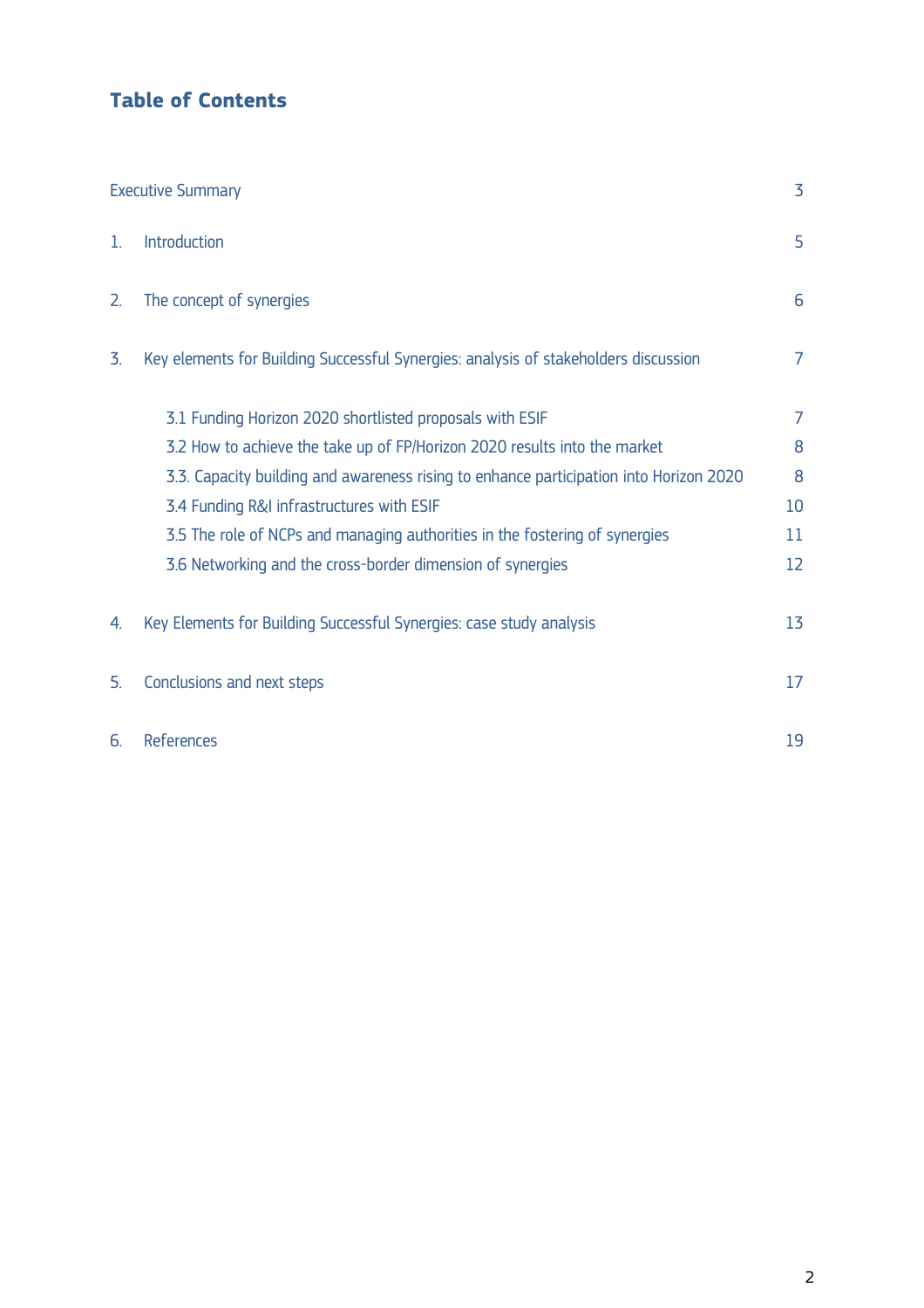#### <span id="page-4-0"></span>**Executive Summary**

The purpose of this policy brief is to provide a structured account of the proceedings from the launching conference of the *Stairway to Excellence* (S2E) project held in Prague on 2-3 October 2014. The findings from the conference can then act to inform the future work of the project.

#### *The Stairway to Excellence (S2E) project*

There are two main objectives of the project. The first objective is to provide assistance to Member States (MSs) who joined the EU in 2004, 2007 and 2013 in closing the innovation gap in order to promote excellence in all regions and at the MS level. The second objective is to provide assistance with the early and effective implementation of research and innovation strategies for smart specialisation (RIS3). The project is managed by the Joint Research Centre within the Smart Specialisation Platform (S3P), which assists EU countries and regions to develop, implement and review their Research and Innovation Strategies for Smart Specialisation (RIS3).

#### *The concept of synergies*

While the concept of synergies may have its most visible form in the combination of different EU funds it also has to encompass political, institutional, operational, and financial aspects. This effort then envelops a broader set of different objectives than just combining funds, such as: (1) improving the quality of governance of the national/regional innovation systems, in particular through strengthening cooperation between innovation actors through entrepreneurial discovery process and by teaming up different capacities in leading and lagging regions in interregional cooperation; (2) enhancing the impact of public investments on the regional economy and its research potential; (3) amplifying projects or initiatives by joining forces under different funds to generate critical mass; (4) strengthening cooperation between innovation actors and policies relevant for innovation; and (5) strengthening cooperation and complementarity across Europe by teaming up different capacities in leading and lagging regions based on their smart specialisation strategies.

#### *Project launching conference*

The conference to launch the S2E project provided an opportunity to analyse a variety of issues at the ''coffee table'' discussions. These were organised around six topics, related to ESIF support to non-funded proposals originally submitted to Horizon 2020, market take up of research results, capacity building, infrastructures, NCPs and managing authorities, and networking.

The second main forum for the discussion regarding synergies was the presentation of case studies from across Europe. A diverse set of experiences were presented from five EU Member States (Cyprus, Czech Republic, France, Spain, and the UK) and an international organisation with the main facility based in Sweden.

#### *Findings from conference proceedings*

The main issues identified when *funding Horizon 2020 shortlisted proposals with ESIF* are related to the different types of eligibility and evaluation criteria between the programmes and their different timeframes. One proposed solution was to have permanently open ESIF calls and for the European Commission to better align eligibility and evaluation criteria. Similar concerns related to coordination were evident in the discussion on *how to achieve the take up of FP/Horizon 2020 results into the market,* particularly between the different communities and the need for better dissemination of results. Coordination was again prominent for *capacity building and awareness*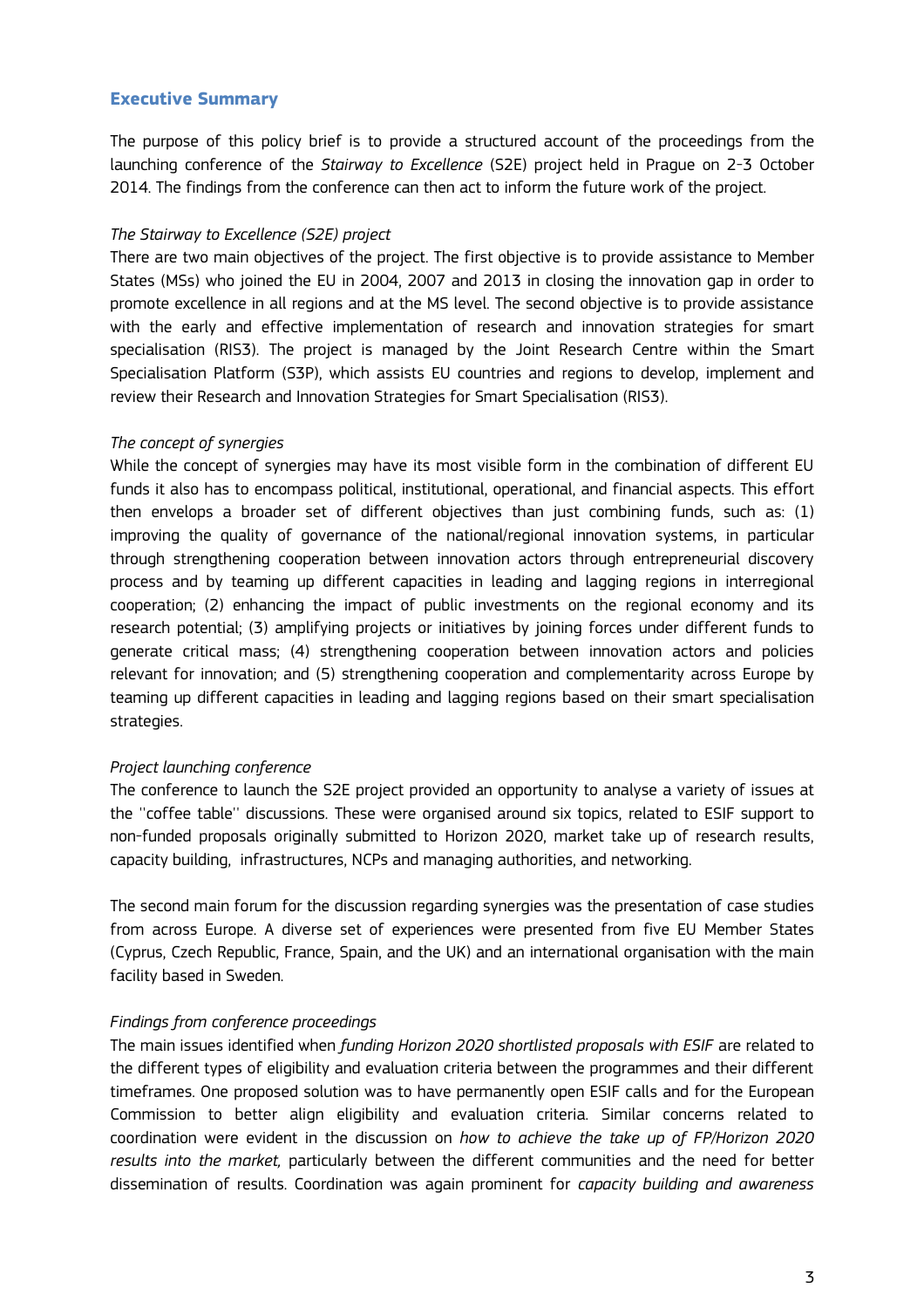*rising to enhance participation into Horizon 2020* with the need to improve communication channels and remove ''silo effects'' so that data and information can be better shared.

The discussion on *funding R&I infrastructures with ESIF* emphasised that investing in such infrastructures in itself is not enough as there needs to be a coherent strategy that includes provision for human capacity building. A noted gap was that while Structural Funds are for upgrades and building and framework programmes are for researchers and projects it is not clear who funds the operational costs. The need to coordinate and break up ''silos'' was again to the fore when discussing *the role of NCPs and managing authorities in the fostering of synergies*. It was stated that Managing Authorities need a better understanding of FP/Horizon 2020 and the NCPs a better knowledge of the regional funding. The differences between the different communities were also mentioned in relation to *networking and the cross-border dimension of synergies*. In this instance it was stated that while academia is used to working in international consortia, regional and also national authorities are not. Furthermore, in order for cross-border activities to take place there will need to be a degree of alignment between the different regional operational programmes.

The case study examples from various countries highlighted the activities of stakeholders in tackling different innovation challenges by building on the different EU funding instruments available under the previous (2007-2013) and plans for the current programming period (2014- 2020). These cases gave an insight into how synergies could be achieved in practice and could represent a source of inspiration for other regional and national managing authorities and the research community. Overall, it was clear from these examples that developing synergies is a process that is not only focussed on the combination of the different sources of money in a project or related projects. Furthermore, there are factors, particularly related to coordination, that need to be considered at different levels as outlined below.

- **•** Governance level
	- o Commitment to the process
	- o Coordination among areas of government (different ministries, national and regional governments etc.)
- **•** Strategic level
	- o Use RIS3 as a framework
	- o Improve coordination between different communities
	- o Support infrastructure
	- o Support network participation
- Implementation support level
	- o Training
	- o Support proposers
	- o Dissemination of information.

#### *Next steps*

The findings will be used to guide the work of the project. This work will include a mixture of quantitative and qualitative analyses, and national and regional events.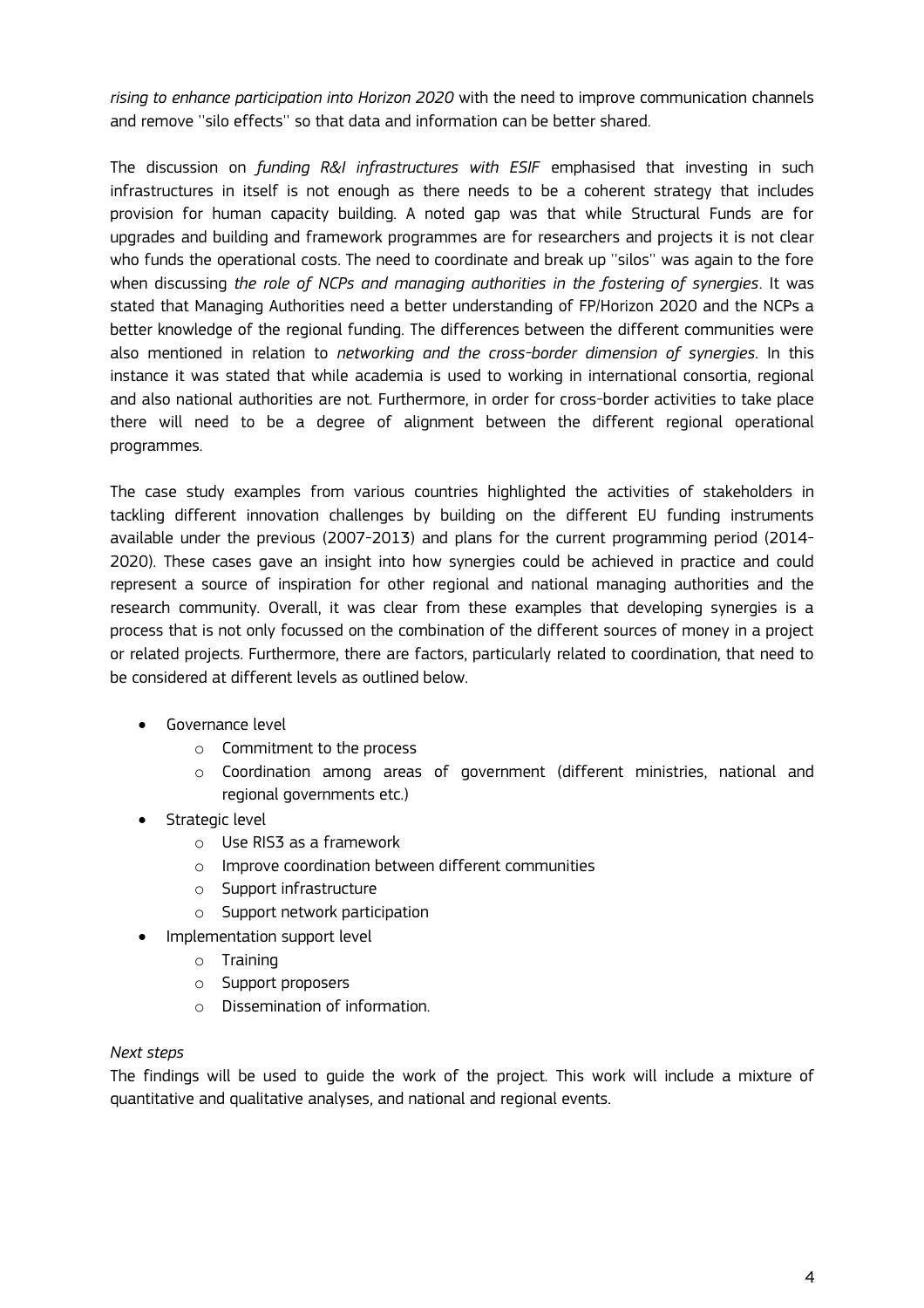#### <span id="page-6-0"></span>**1. Introduction**

The European Structural and Investment Funds (ESIF) and Horizon 2020, when operating individually, provide significant support for research, development and innovation. Supporting synergies in their use and implementation may deliver additional gains in terms of innovation results, close the innovation gap in Europe and promote economic growth.

However, how to actively promote the combination of both funds is not straightforward given the different aims and nature of the funds. Moreover, the combination of various EU funding sources may appear complex due to different rules, eligibility criteria and timeframes (for calls, policy cycles, etc.) between EU-funded programmes. On the one hand, Horizon 2020 and the previous Framework Programmes for research and technological development (FP) provide funding on the basis of excellence (of individual R&D and innovation projects) through transnational competitive calls and direct awards to final beneficiaries (universities, research centres, firms, etc.) regardless of their geographical location. Horizon 2020 is managed directly by the European Commission through the production of work programmes (in consultation with Member States), the organisation of calls, the evaluation of proposals and the monitoring of project implementation. On the other hand, ESIFs are based on multiannual programmes aiming to reduce regional disparities with a non-competitive attribution based on strategic planning negotiation and awarded through shared management with national and regional managing authorities.

Despite their differences, there are also major complementarities and synergies that should be exploited. Horizon 2020 focuses on tackling major societal challenges, maximising the competitiveness impact of R&I and raising and spreading levels of excellence in the research base whereas ESIFs have reached the strongest concentration of funding on R&I activities in the current multi-annual financial framework 2014-2020 together with a strong emphasis on governance via the smart specialisation process and the definition of clear objectives on building knowledge and innovation capacity, supporting learning mechanisms and skills creation. The novelty of the Smart Specialisation contributes to this objective by providing an opportunity for Member States (MS) and regions to review deeply their strengths and weaknesses in innovation performance by means of a robust comparative methodology while identifying thematic areas where innovation potential could be increased by the concentration of investments from ESIFs and other innovation-related funding sources. However, this process is not quick, with complex interactions existing between different innovation actors. The successful deployment of a strategic perspective combining different funding instruments and policy frameworks (e.g. Smart Specialisation, EIPs, PPPs, EIT-KICs, etc.) may substantially contribute to boost competitiveness, welfare and growth in the regions.

In this context, the Smar[t Specialisation Platform of the European Commission's Joint Research Centre](http://s3platform.jrc.ec.europa.eu/home) and DG REGIO jointly organised the launching Conference of the *[Stairway to Excellence Project](http://s3platform.jrc.ec.europa.eu/stairway-to-excellence)* (S2E). The event was held in Prague on 2 $^{\rm nd}$  and 3 $^{\rm rd}$  of October 2014 with the aim of raising awareness of the actions needed to enable synergies and to discuss the possibilities and share experiences of building synergies between EU funds in order to improve excellence in R&I systems.

The rest of this report is structured as follows. Section 2 describes briefly the concept of synergies. Section 3 describes the main outcomes of the discussions which took place at the Conference and proposes concrete recommendations on the basis of the discussions. Section 4 summarises the key elements for building successful synergies based on the analysis of the six case studies presented during the Conference. The final chapter highlights the main lessons and recommendations and proposes the main avenues to achieve the project objectives.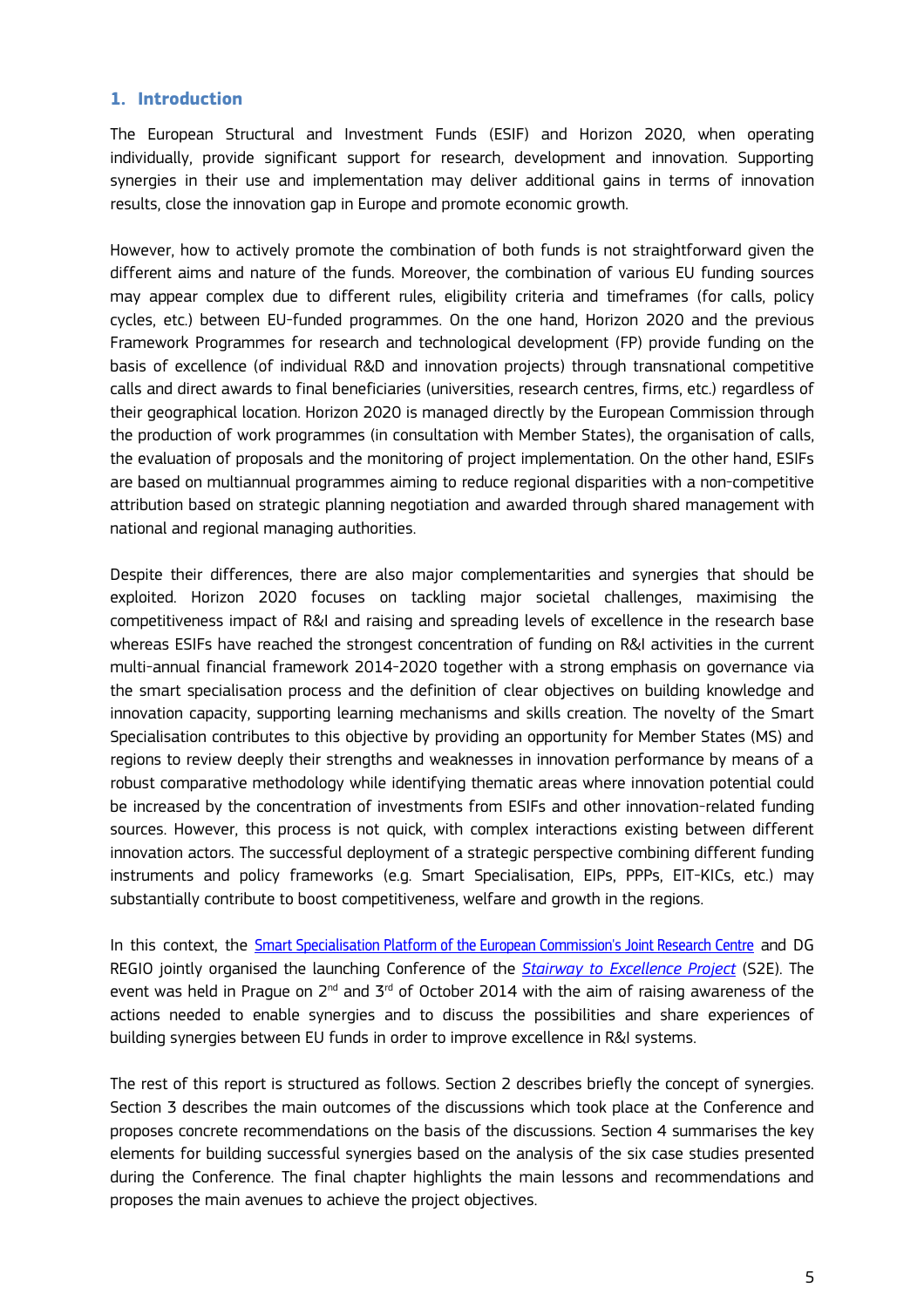#### <span id="page-7-0"></span>**2. The concept of synergies**

The call for better synergies reflects the need of a more efficient and effective use of available funding instruments to build sustainable long-term knowledge capacities and improve the overall quality of national and regional innovation system. The push to enhance synergies between funds provided the basis for the legislative novelties introduced in the current programming period. A Synergies Expert Group (SEG) was convened and published a report on this issue in 20 $11^1$ . This report recommended the co-funding of activities using different funding sources while, at the same time, supporting a better alignment of policy instruments.

The basic principles defining the concept of synergies are described in the European Commission's guide "Ena*[bling synergies between European Structural and Investment Funds, Horizon 2020 and](http://ec.europa.eu/regional_policy/sources/docgener/guides/synergy/synergies_en.pdf)  [other innovation-related Union Programmes](http://ec.europa.eu/regional_policy/sources/docgener/guides/synergy/synergies_en.pdf)*" 2 . Being policy makers and implementing bodies the target audience of the guide, it offers operational information on the regulatory scope for synergies together with (1) an overview of differences and communalities between relevant EU programmes and (2) practical scenarios and guidance for generating synergies between ESIFs and selected project types for research, innovation and competitiveness under directly managed EU instruments.

More specifically, synergies can be achieved by sequential and/or simultaneous use of funds. The sequential use of funds refers to both "upstream knowledge capacity" (i.e. ESIF investment enabling Horizon 2020 participation) and "downstream actions" (i.e. ESIF investment used for a better exploitation / dissemination of results from FP/H2020 projects). Examples of these actions include JPIs, ESFRI, Article 185 TFEU and public procurement initiatives.

To fully exploit the synergies better communication between the "regional development community" and the "Horizon-Science community" is needed, as well as better and more strategic coordination on both sides.

The concept of synergies and smart specialisation are closely linked via the Entrepreneurial Discovery Process<sup>3</sup>. This process emphasises learning as a key element to select R&D+I as well as non-technological activities in which a region can hope to emerge by building on its own comparative advantages. RIS3 should be developed by making operational the Entrepreneurial Discovery Process. In turn, this involves the contribution of all relevant stakeholders (business, research institutes, civil society etc.) to the work performed by the Managing Authorities. Also, the authorities responsible for the implementation of Horizon 2020 calls are required to be associated to the Entrepreneurial Discovery Process. The essence of this process lies in its interactive nature that brings the different actors together in a participatory leadership process to carve out jointly the smart specialisation fields and develop a suitable policy mix to implement it.

 $\overline{\phantom{a}}$  $^1$  European Commission (2011).

<sup>&</sup>lt;sup>2</sup> [European](http://ec.europa.eu/regional_policy/sources/docgener/guides/synergy/synergies_en.pdf) Commission (2014)

 $3$ Please refer to Annex 3 of the RIS3 Guide available at: <http://s3platform.jrc.ec.europa.eu/documents/10157/72857/RIS3%20Guide%20new%20annex%20III%20FINAL%20May2013.pdf>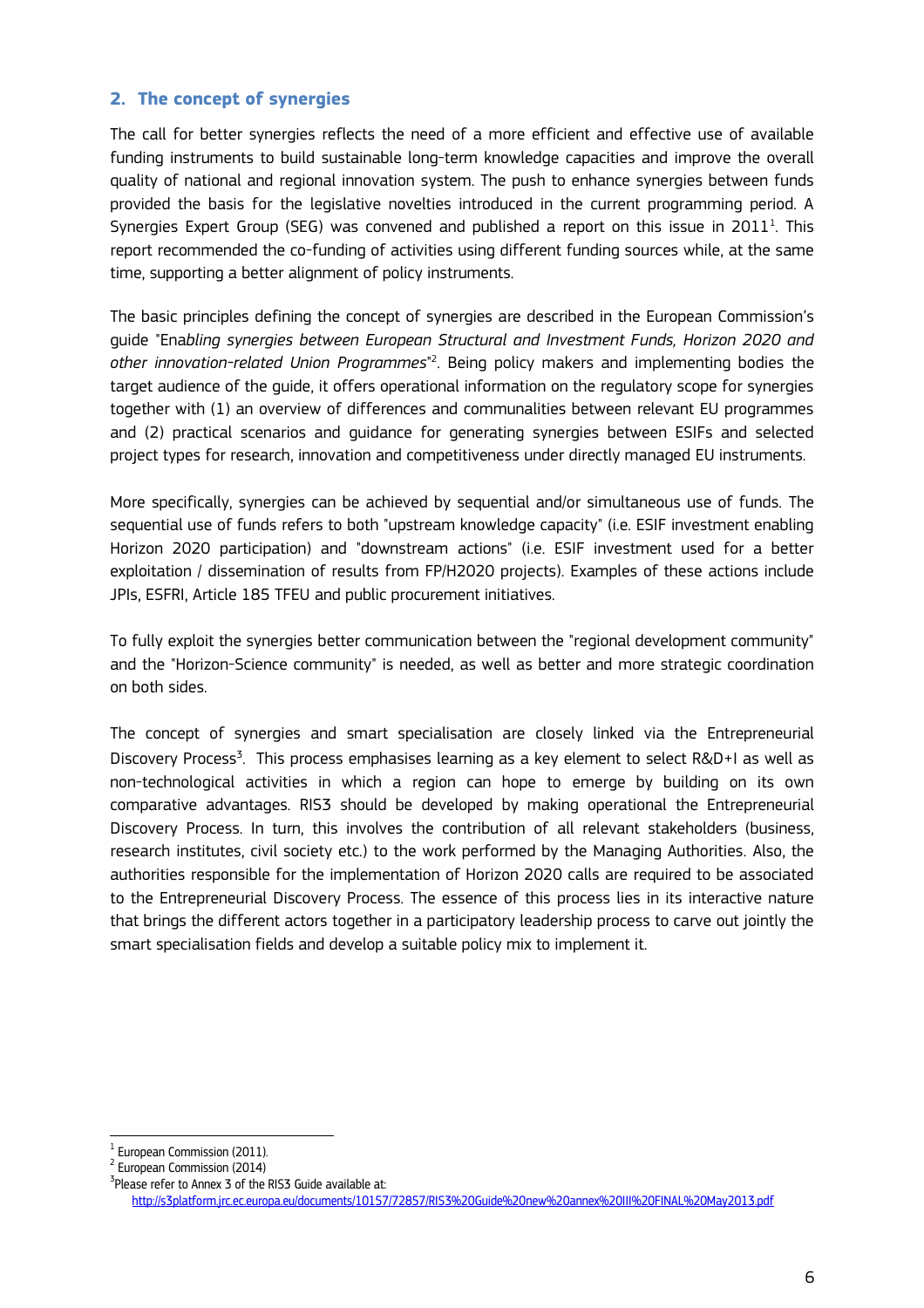# <span id="page-8-0"></span>**3. Key elements for Building Successful Synergies: analysis of stakeholders discussion**

In the course of the Conference, parallel '*Coffee-Table'* participatory sessions hosted conversations on the concrete questions and issues identified during the previous sessions. The following six key issues were identified and discussed in detail:

- **Funding Horizon 2020 shortlisted proposals with ESIF.**
- How to achieve the take up of FP/Horizon 2020 results into the market.
- Capacity building and awareness rising to enhance participation into Horizon 2020: human capital.
- **Funding R&I infrastructures with ESIF.**
- **Smart specialisation strategies: the role of NCPs and managing authorities in the fostering** of synergies.
- **Networking and the cross-border dimension of synergies.**

The results of the open discussion at each coffee-table session and the concrete recommendations proposed are described in the following sub-sections.

#### <span id="page-8-1"></span>**3.1 Funding Horizon 2020 shortlisted proposals with ESIF**

The topic for discussion was related to funding those Horizon 2020 proposals that may be positively evaluated but for which there is not sufficient funding. The two guiding questions for the discussion were:

- **How these Horizon 2020 proposals should be treated within the scope of the Operational** Programme (OP)?
- Should there be a fast-track selection process with a permanently open ESIF call in order to select Horizon 2020 proposals or should the proposal be submitted within the standard calls and then treated preferentially?

The actual discussion was framed around the H2020 support to innovative SMEs' close to market activities and focused on three key questions: (1) market opportunity; (2) company potential; (3) assessment of the quality of the solution and feasibility of the solution. If the three criteria are fulfilled, the SME can receive the label of excellence. In the second stage the EU added value is also assessed.

The discussion highlighted the issue of the actual implementation of such a funding process and the difficulties around the need to adhere to legal and administrative requirements in the countries and the different processes related to different EU funding programmes. In particular, difficulties were indicated on the different eligibility and evaluation criteria between funding programmes. For instance, while Horizon 2020 overall focus is on excellence with respect to the objectives of the call (which may go beyond research and include factors supportive to e.g. innovative SMEs), this may not be the most compatible criteria for a specific ESIF call. Furthermore the shortlisted Horizon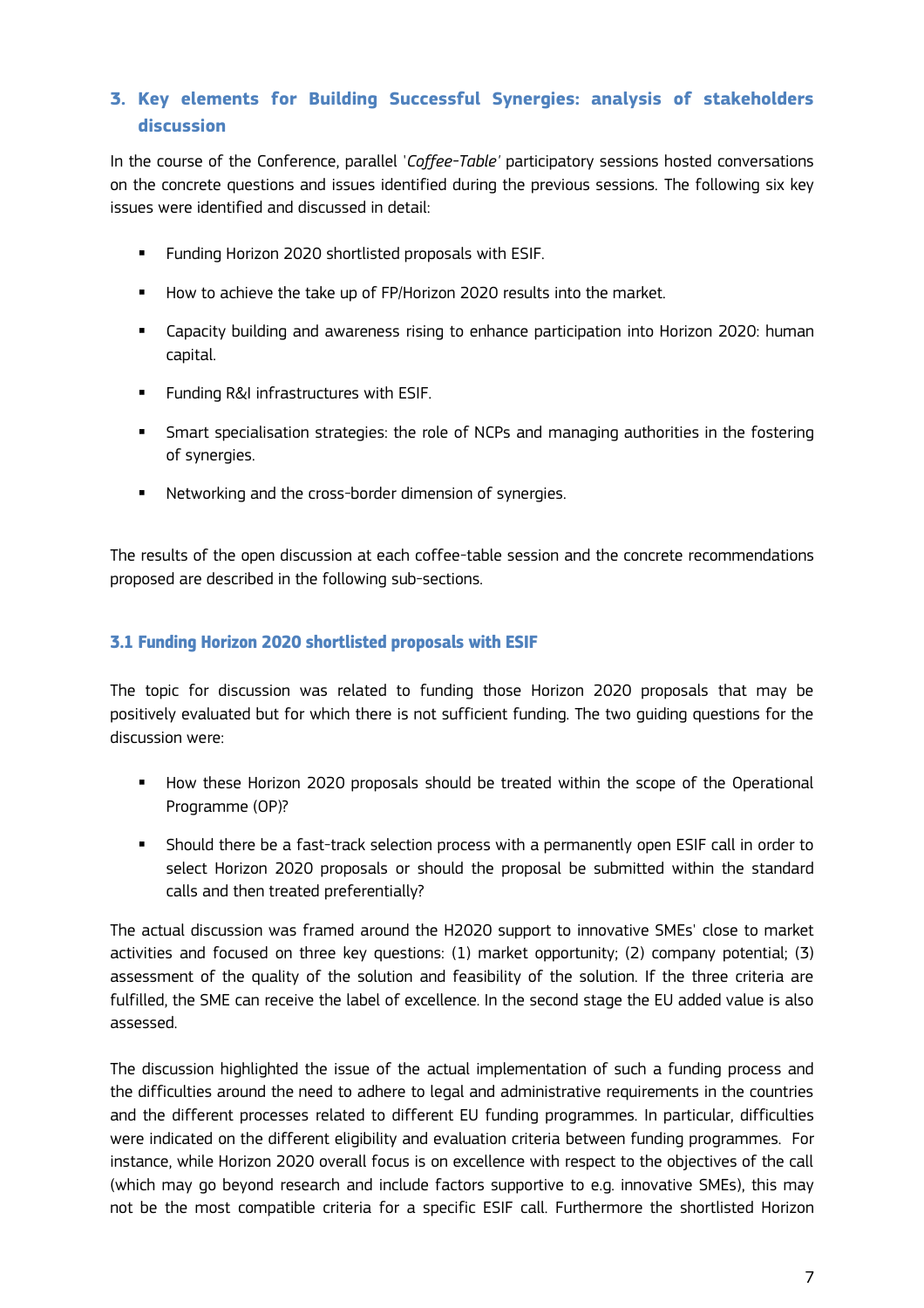2020 proposals that did not receive funding may not comply with the selected RIS3 priorities of a given region. This issue of the consortium highlights another problem since the majority of Horizon 2020 is based on consortia from different countries while ESIFs do not allow securing funds for those partners outside the region (beyond the 15% rule).

Other issues related to the implementation refer to different timeframes for calls under H2020 and ESIF. Moreover, the language of proposals for national programmes is normally the national language while proposals are written in English when submitted to Horizon 2020 calls. Finally, with regard to the specific SME example it was stated that very few SMEs from the EU13 are funded or even shortlisted for funding.

Overall it was felt that the most feasible option was to have a permanently open ESIF call. However, this could be problematic for the ESIF managing authorities given the uncertainty of the budget to be allocated. There would also be a need for the alignment of eligibility and evaluation criteria. However, the alignment of requirements may trigger complaints from applicants to ESIF who are already facing significant bureaucratic challenges. There is also a need for ESIF managing authorities to improve their evaluation system with the help - for instance  $-$  of a European pool of evaluators.

Finally, it was mentioned that the identification of proposals shortlisted in Horizon 2020 calls and not falling under any regional S&T priorities could eventually lead to a re-design of the strategy since the RIS3 is an ongoing and evolving process.

#### <span id="page-9-1"></span><span id="page-9-0"></span>**3.2 How to achieve the take up of FP/Horizon 2020 results into the market**

The objective of this table discussion was to share ideas and practical experiences on the use of ESIF to convert FP7 / Horizon 2020 results into marketable applications with economic value (the so called *downstream* activities).

The combination of ESIF and FP7 / Horizon 2020 funds through consecutive funding of projects to achieve such market oriented results raises different questions:

- How will the coherence with smart specialisation strategies be treated in this case?
- What kind of links between managing authorities and NCPs are most suitable to inform managing authorities about successful FP7 / Horizon 2020 projects falling within RIS3 and the relevant OP?
- Is a tracking system to determine call the evaluation success rate and funding rate at the national level appropriate and feasible?

The main concerns raised during the discussion emphasised issues about the coordination between the two funding programmes. A particular concern was the ability of managing authorities to monitor the success of participants from their region, understand the results from the projects and provide assistance in transforming project output into a practical market oriented application. Particular issues commented upon were:

 The accessibility of FP7 project results at the regional level. Information concerning FP7 / Horizon 2020 is provided by the EC to programme committee representatives at the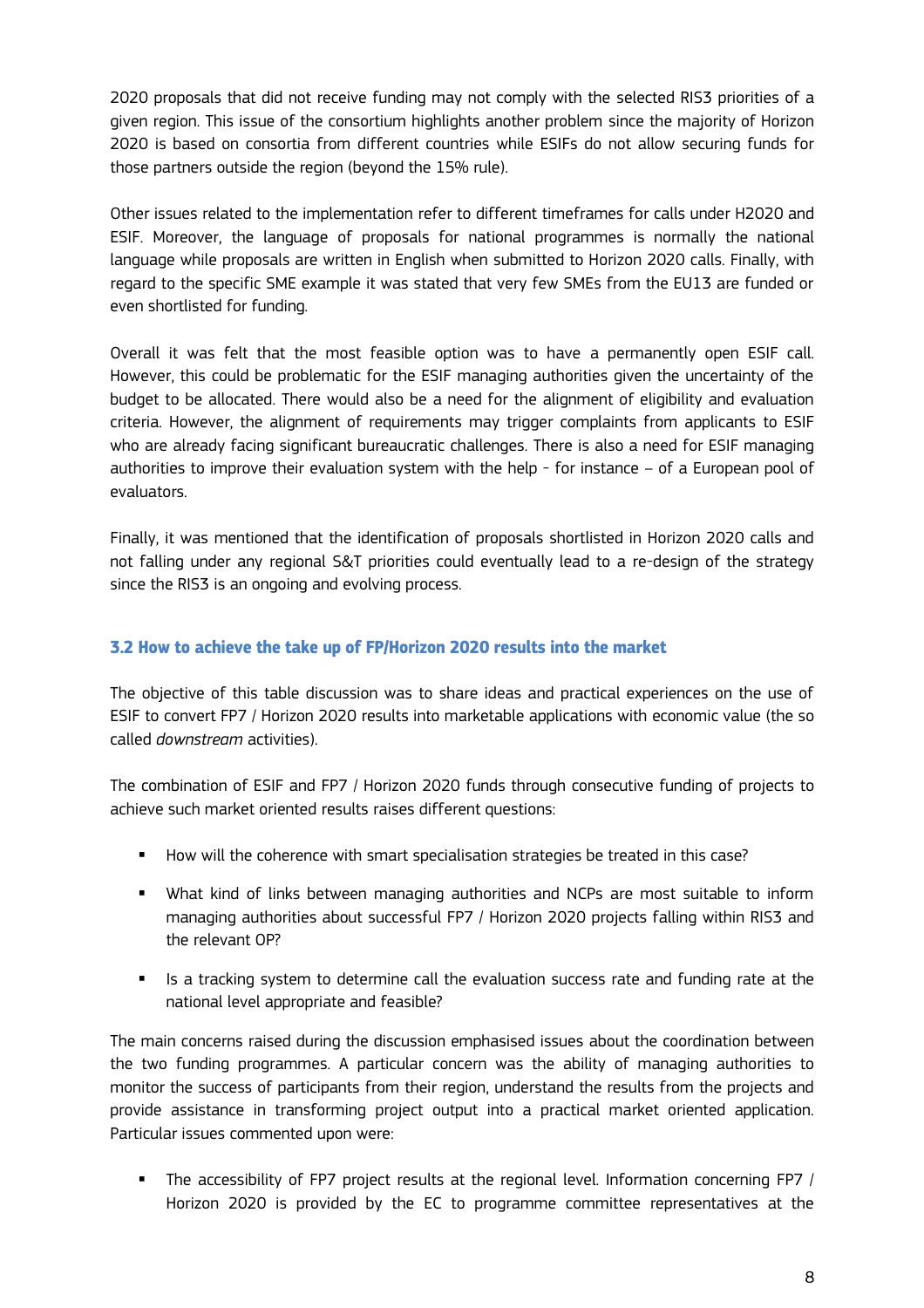national level. Those representatives are individually committed to confidentiality rules and do not have enough resources to fully exploit the results and disseminate to regional authorities.

- The role of FP7 / Horizon 2020 National contact points (NCP) is only focussed on their specific programme and not on the other types of funding (see discussion on this particular topic in Section 3.5).
- Regions are facing difficulties monitoring the participation of their stakeholders in FP7 / Horizon 2020. It is clear that NCP networks have a crucial role and should have a clear mandate to link with regional authorities and ESIF. However, there is an inherent heterogeneity as the organisation of NCP systems depend directly on the MS and the mode of implementation will vary between countries. In order to improve the utility of the results from FP/H2020 funded projects the EC should explore way to improve their dissemination.

### **3.3. Capacity building and awareness rising to enhance participation into Horizon 2020**

The objective of this discussion was to share practical experience on combining ESIF funds and competitive funds with a particular focus on building capacity (including human capacity) and raising awareness so as to enhance participation in Horizon 2020 for those in EU13. The broad questions used to frame the discussion were:

- **What support will be provided to increase the success of proposals?**
- Are you going to use ESIF (or other funds) to build capacity and raise participation in Horizon 2020?

While it is generally felt to be enough awareness of the importance of building synergies, there is often a lack of support for the participation in calls prior to the proposal submission at the institutional level. This could point to the need of training resources to boost the management of research and innovation activities at the institutional level. At the ministry level, there is a need to establish better communication channels between the unit coordinating structural funds and the National Contact Points for Horizon 2020. It is also important for data to be shared among different units within the same ministry in order to coordinate procedures in an effective way. The so called ''silo effect'' can therefore be fairly local and the capacity to develop synergies is improved if such barriers are removed.

Some of the major issues raised by the participants were cross-cutting in nature and were present in discussions under other topics such as eligibility rules, auditing, and timing. It is important to address differences in terms of application rules and eligibility criteria, e.g. research consortia composition and content, structure and length of the proposals as well as language of the proposals. The timing of national calls (managed by managing authorities) and competitive funds (managed by EU institutions) differs and this is linked to the issue of call publication and management. The opinion of auditors on fund combination is unknown and it is not clear how they will proceed in the future. The issue of language was also highlighted, while FP proposals have to be submitted in English language proposals submitted under ERDF calls are in the local language.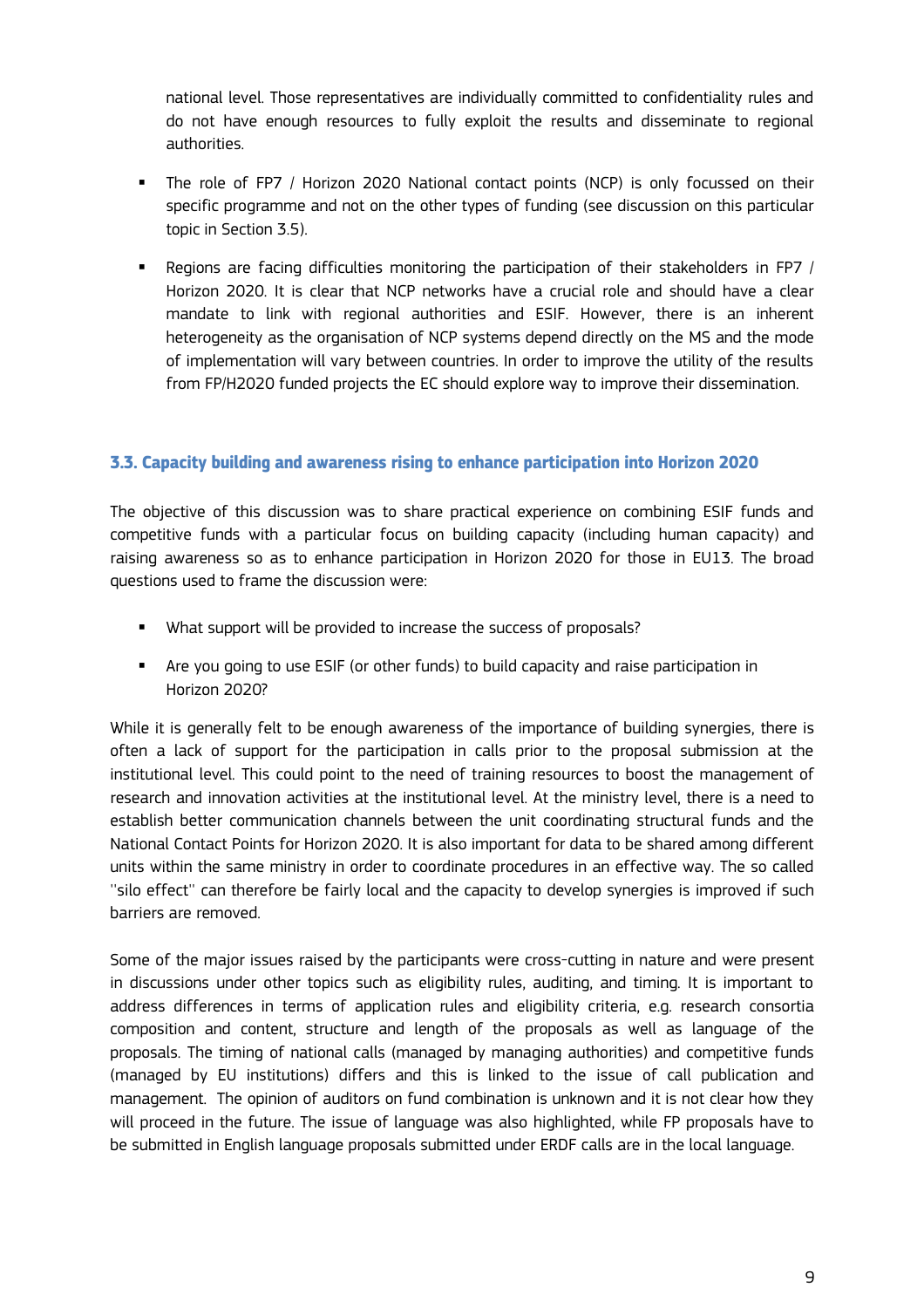A particular issue is related to those countries that are associated to FP7. These countries are not EU Member States and therefore are not eligible for ERDF. In such cases synergies need to be found with other non-ERDF funding sources.

Awareness raising and better coordination were considered important for helping to improve human capital. Human capital was also discussed not just in terms of research and innovation activities but also in terms of support that can be given to such activities. Institutional awareness campaigns and grant support schemes were considered very useful. As an example, a new prize "Spreading good name of research" is awarded to Czech researchers for their excellent achievements in the international arena. Communication between NCPs and ERDF managing authorities needs to be improved especially in terms of data sharing. For instance, it was mentioned that access to data on FP participation and success rates would be greatly appreciated.

### <span id="page-11-0"></span>**3.4 Funding R&I infrastructures with ESIF**

The focus of this discussion was the use of ESIF to build capacity at national and regional levels by investing in Research and Innovation (R&I) infrastructures. It can be assumed that the region that benefits from such investments become a more attractive partner for potential FP7/Horizon 2020 consortia and for excellent researchers from around the world. However, the infrastructure itself does not guarantee the capacity building process which should take into consideration other elements.

In this context, the development of RIS3 was recognised as a key element since R&I infrastructures should be coherent with the general regional/national strategy, and. The key stakeholders must agree upon a shared understanding of the infrastructure uses, scientific and technical requirements, financial schedule and costs. By doing that, the risk of having inefficient or empty facilities is minimised.

Based on participants' experience on the use of ESIF to support R&I infrastructures the following issues were highlighted:

- A comprehensive cost planning and accounting system based on a good understanding of type of cost elements and eligibility criteria is always needed but even more when different funding sources are being combined. While Structural funds are for upgrades and building the facilities and Framework Programme / Horizon 2020 is for funding researchers and research projects, it is not clear who funds the operational costs. These operating costs (personnel, material, electricity, etc.) are very important to assure the optimal use of the facility and for its sustainability. A cost-benefit analysis of R&I infrastructure should be done to guarantee a fully functional infrastructure.
- An issue that was particularly important for small countries is the loss of sovereignty over their facilities and the perception that they do not get back much in return. The infrastructure itself is not enough for creating capacity and thus the host country of the facility should be able also to put in place capacity building measures for the sustainability of the infrastructure and to make it attractive for other partners.
- The main aim of the procurement process should make best use of the internal and external knowledge and expertise. However, public procurement rules could be a problem in some countries since they are too generic and do not take into account the specificities of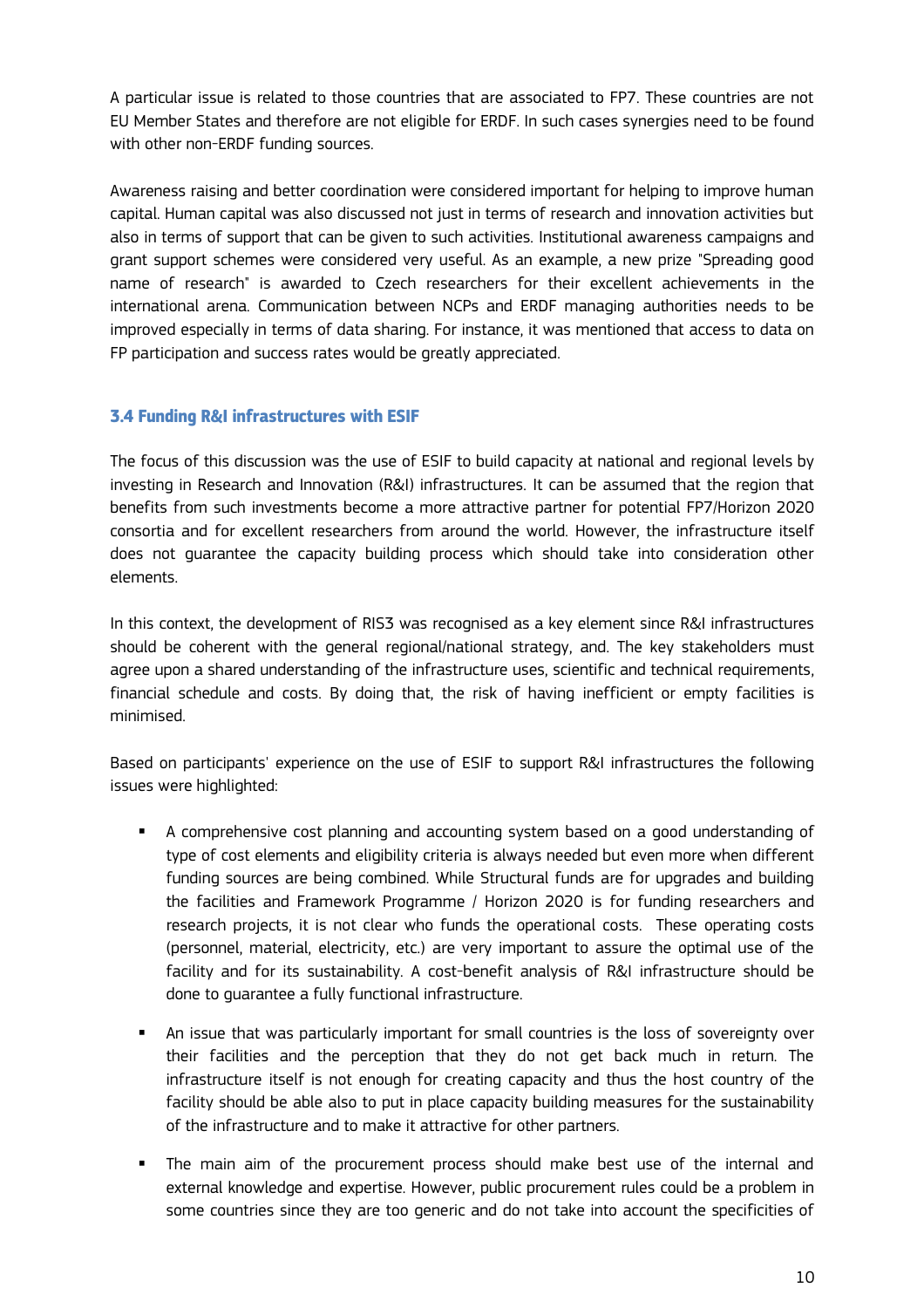the research undertaken. The procurement for R&I infrastructures has to deal with a large range of supplies with their own specificities and, thus, these different types of supplies would require different procurement approaches.

 Research infrastructures need the appropriate people but not just researchers. There are three main categories required for the operation of an infrastructure: researchers, public procurement specialist and managers. The management team of the infrastructure must have the necessary specified competencies, including research experience, project management and technical skills. The governance structure of the facility should be clearly defined from the start. They should have a long-term plan for scientific goals, maintenance, financing and utilisation.

Two main recommendations on two different aspects, financial cost and management, came out of the discussion:

- Given the multi-country approach and a multi-funding instrument approach of these types of activities, a basic framework for cost model alignment (including information on eligibility criteria) between different funding instruments at European and national levels would provide a great help. Further assistance on how to interpret rules between different countries would be also welcome.
- The importance of having a good management team and governance should be recognised. Managers should be provided with the necessary competences to determine a sound governance structure, with clear lines of authority and responsibility.

## <span id="page-12-0"></span>**3.5 The role of NCPs and managing authorities in the fostering of synergies**

This discussion focussed on the two organisations involved in assisting in the practical implementation of the programmes: Managing Authorities (MAs) for ESIF and National Contact Points (NCPs) for FP7/Horizon 2020. Both communities have traditionally addressed different target groups and their knowledge on the other community has been limited. In the context of enhancing synergies, both players should work in a more aligned manner and thus should communicate and coordinate better.

As a general concern, it was mentioned that NCPs could play a better role but to do that they would need a wider knowledge of the Operational Programmes, macro-regions and other related issues to be able to help further and to suggest synergies with national programmes and strategies. Specialised training and the possibility to attend seminar and peer-review workshops would increase their expertise.

Some practical approaches to break up 'silos' and to help NCPs and MAs to better communicate were discussed. Three recommendations were proposed:

 Development of a tracking system at national level to collect and share information. There was a general consensus about the relevance of having access to the right information and being constantly informed about progress in EU-funded Research Development and Innovation (RDI) initiatives. It could be interesting to get examples of different MSs and how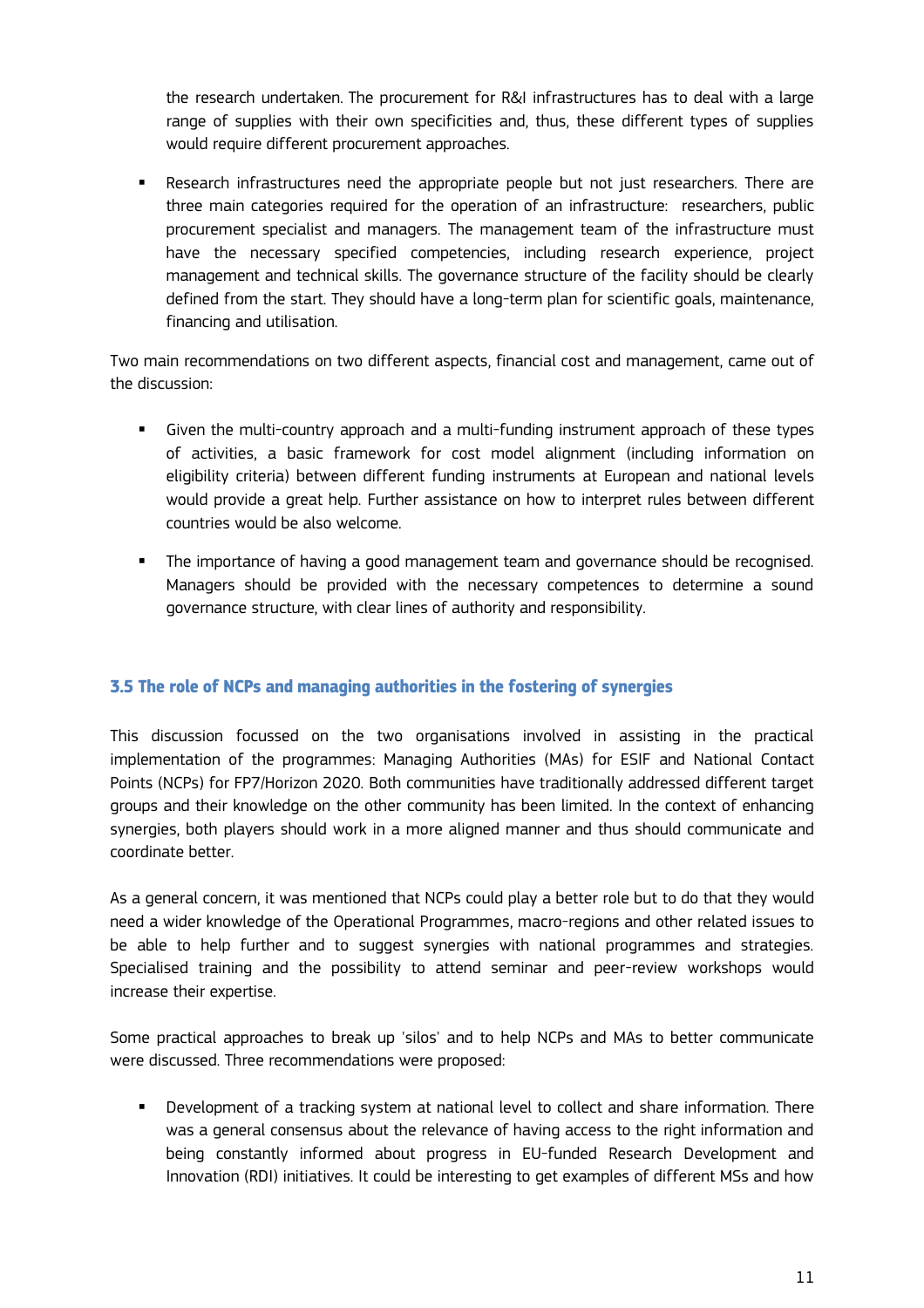they overcome the 'silo effect'. It would be necessary to have an overview of what is possible (data base, track proposal, etc.).

 Exchange of good practice examples, the creation of a neutral body to build trust or a coordination body at national level were pointed out as possible solutions to improve communication and align actions.

#### <span id="page-13-0"></span>**3.6 Networking and the cross-border dimension of synergies**

This discussion focused mainly on the identification of bottlenecks that reduce the effectiveness of the joint use of EU funds and inhibit cross-border cooperation. The main bottlenecks identified by the stakeholders are as follows:

- **Institutional resistance in some countries and regions to participative in cross-border** funding by different countries and funding sources. Conservative approaches and resistance to change makes some institutions unable to adapt in a flexible manner to new requirements and demands. In this respect, it was also recognised that a lack of competences of human resources in some organisations. The professionalization of institutions will make these organisations more adaptable and more willing to open and cooperate.
- The so called 'silo effect', also mentioned in previous sub-sections, is present in most governance systems at national and regional level, which implies a lack of communication between different departments and organisations. It would be necessary to work towards the transformation of the mind-set of people towards cooperation.
- While academia is used to collaborating in international consortia, regional and national authorities have worked historically in their own territory. Opening up of R&I national programmes to foreign researchers was also recognised as a clear barrier, especially in terms of political resistance and legal and regulatory barriers to the cross-border flows of funds. Hence, it is important to convince Managing Authorities that it is to their benefit to be opening-up and collaborating.
- Alignment of OPs or roadmaps will be required to facilitate cross border initiatives. Alignment should somehow happen through the selection of priorities in the RIS3. However, some practical cases, such as the Adriatic regions, show that there is no alignment between regional priorities in RIS3.
- **Political cycles sometimes make it difficult to have long term perspectives and continuity** which prevent the production of consistent roadmaps.

Three main practical recommendations were proposed to encourage national programmes to cooperate in cross-border research:

- The development of RIS3 should be done looking at other similar regions and not only at the home territory. All RIS3 should incorporate the cross-border dimension as a result of meetings and discussions with neighbour regions. .
- The systematic analysis of existing INTERREG projects could be a good starting point to enlarge cross-border collaboration and synergies.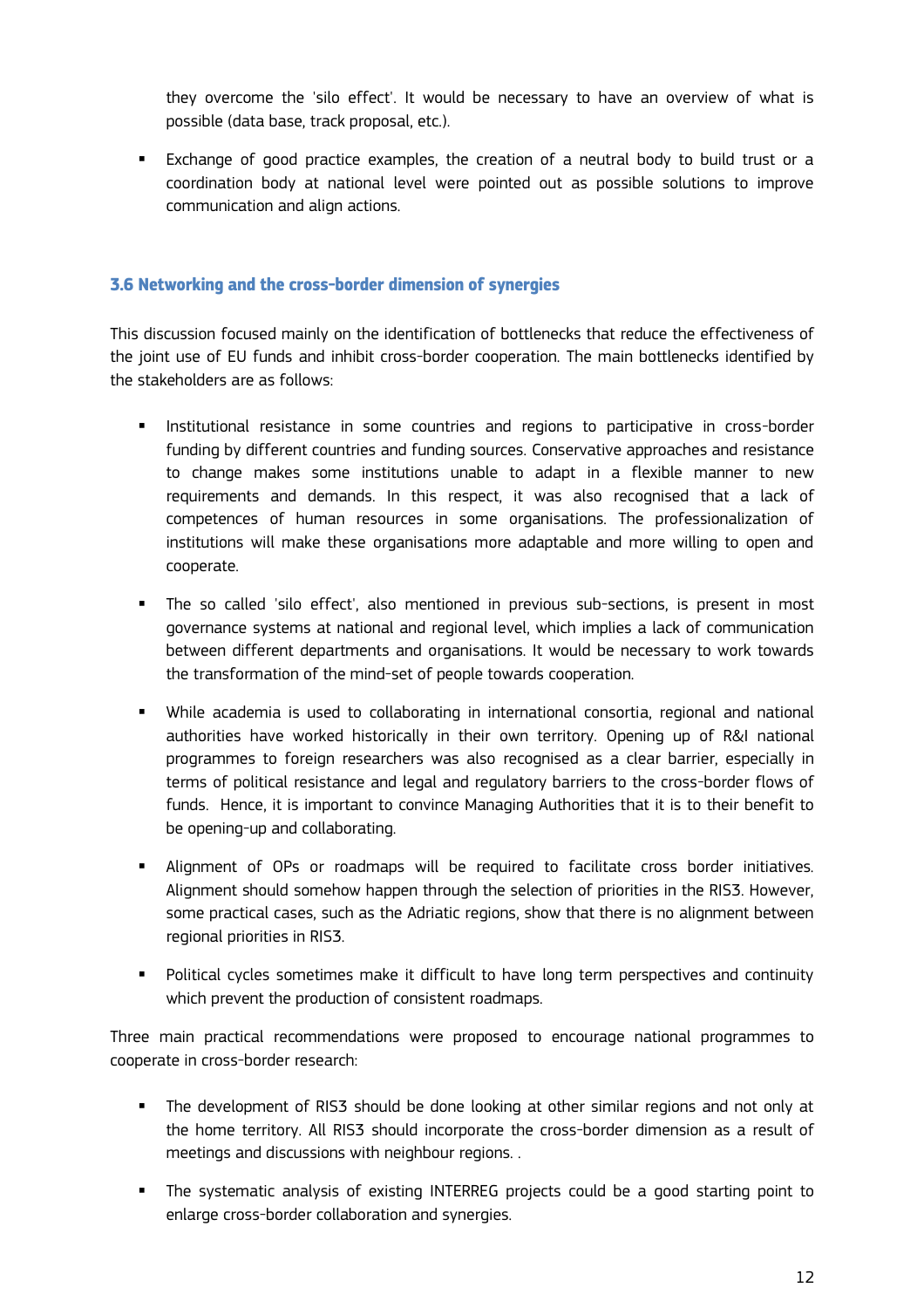A few operational steps could be put in place at the national/regional level: a) Identification of consortium with a good proposal but not selected in Horizon 2020 calls (see section 3.1), b) put together joint programmes at regional and national level, and c) allow researchers from outside the regional/country to participate in the national projects.

### <span id="page-14-0"></span>**4. Key Elements for Building Successful Synergies: case study analysis**

The conference also provided an opportunity to present and analyse a variety of case studies across Europe. They were selected through a call for expression of interest through the S3 Platform established by DG Regional Policy and managed by the Joint Research Centre in Seville<sup>4</sup>. .

These cases gave an insight into how synergies could be achieved in practice by different levels of implementation bodies and could represent a source of inspiration for other regional and national managing authorities and the research community. They showed a diverse set of experiences from five EU countries and one European facility: Cyprus, Czech Republic, France, Spain, the UK and the European Spallation Source. Brief explanations of the case studies are given below.

### *Cyprus*

The Cyprus Institute is comprised of 3 research centres focused on challenging problems of relevance to the Eastern Mediterranean Region and beyond, and as such maintains strong partnerships with internationally recognised institutions. In some cases funding has been achieved through a combination of EU Structural and Research funds. One case involved the use of ERDF in the construction of an experimental Concentrated Solar Power plant. Based on this facility, the Cyprus Institute participated in STAGE-STE (Scientific and Technological Alliance for Guaranteeing the European Excellence in Concentrating Solar Thermal Energy), funded under FP7.

Another case is related is in the area of high-performance computing, with the Cy-Tera supercomputer that received initial funding through the Structural Funds. This facility has led to participation in an FP7 project called ''Linking Scientific Computing in Europe and in the Eastern Mediterranean (LinkSCEEM)'' and allowed Cyprus to become a member country in PRACE (Partnership for Advanced Computing in Europe), which is part funded by FP7.

### *Czech Republic*

The construction of the IT4Innovations National Supercomputing Center was support by Structural Funds, PRACE and national budget. The centre has participated in the European Network of Excellence on High Performance and Embedded Architecture and Compilation (HiPEAC), PRACE and was also successful with a proposal to the FP7 Exascale computing platforms, software and applications call in 2013.

The Global Change Research Centre was based on the Structural Fund supported project CzechGlobe – Centre for the Global Climate Change Impact Studies. The CzechGlobe project issue is focused on the basic thematic segments of the global change impacts, i.e.: Atmosphere, Ecosystems; and Socioeconomic systems. The centre has participated in European Strategy Forum on Research Infrastructures (ESFRI) related projects and Framework Programme projects.

 $\overline{\phantom{a}}$ <sup>4</sup> The presentations of the case studies are available at: <u>http://s3platform.jrc.ec.europa.eu/launching-conference</u>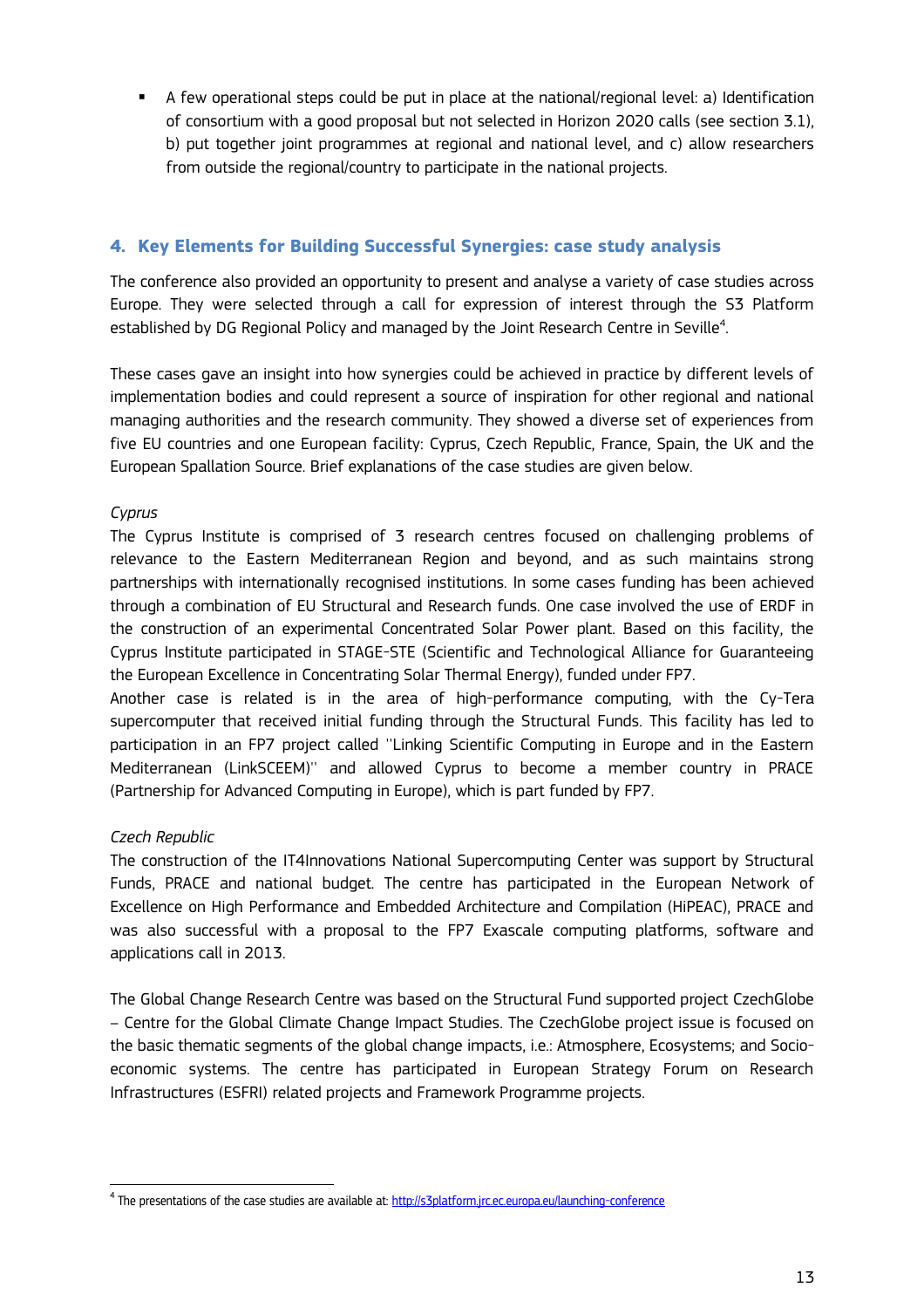#### *France*

The Alsace Europe Network for Research and Innovation presented examples of combining ESIF and other EU funds. All the examples underline the key role of communication between research communities, business and regional authorities, which is in fact promoted by the region.

The case of Rhenovia Pharma, a young biotech company, demonstrated how the Structural Funds were used to develop a bio-simulation platform. The expertise developed in bio-simulation was then applied in FP7 projects on the application of filtration technology and the application of biosimulation. The company also participated in a Eurostars project.

Another example described the LEAD ERA project, an FP7 ERA-NET aimed at fostering the coordination of a series of trans-regional programmes dedicated to research and innovation within the themes of the EU Lead Market Initiative. Following a common call for proposals, the Basque Region in Spain and Alsace supported the project KeepHealthyKids using Structural Funds.

In a third example the Region a combination of funds were used over a 15 year period to establish a regional policy for energy efficiency in buildings. The ERDF supported an energy efficiency promotion programme, while CIP co-financed complementary innovative training schemes and an innovative financing mechanism that allows considerable up-scaling of thermal renovations.

#### *Spain*

The CDTI is the Centre for the Development of Industrial Technology and is the Spanish public funding body for business research and development, and innovation. It is also the Spanish representation in international programmes including the framework programme NCPs and programme committees. One of its objectives was to increase Spain's participation in and economic return from FP7 to equal its economic weight within the EU. Therefore the challenge was to increase the number of funded projects.

One action that was implemented was support to project offices in organisations that included providing support for the preparation of proposals and project management, financial and administrative management, legal issues: consortium agreements and IPR, and impact analysis. Besides project offices they also supported courses and short stays in Brussels, and provided grants for proposal preparation. It was argued that such measures can be adopted by Member States and regions under their ESIF Operational Programmes. It is also important to improve the coordination between Horizon 2020 NCPs/national managers of international R&D programmes and regional actors promoting and financing R&D and Innovation.

#### *UK*

The Scottish Government presented their approach to building synergies between Horizon 2020 and ESIF into programme design. This involved a process to achieve a strategic focus by consulting and collaborating extensively and working within the framework of the smart specialisation principles. This has included identifying areas where the combination of Horizon 2020 and ESIF could have an impact on competitiveness, growth and jobs.

Furthermore, direct engagement with business includes ESIF supported programmes that have academics support businesses in applying to Horizon 2020 (academics have traditionally been more successful in framework programmes) and identifying suitable businesses for the SME Instrument of Horizon 2020. Indirect engagement with businesses includes building innovation management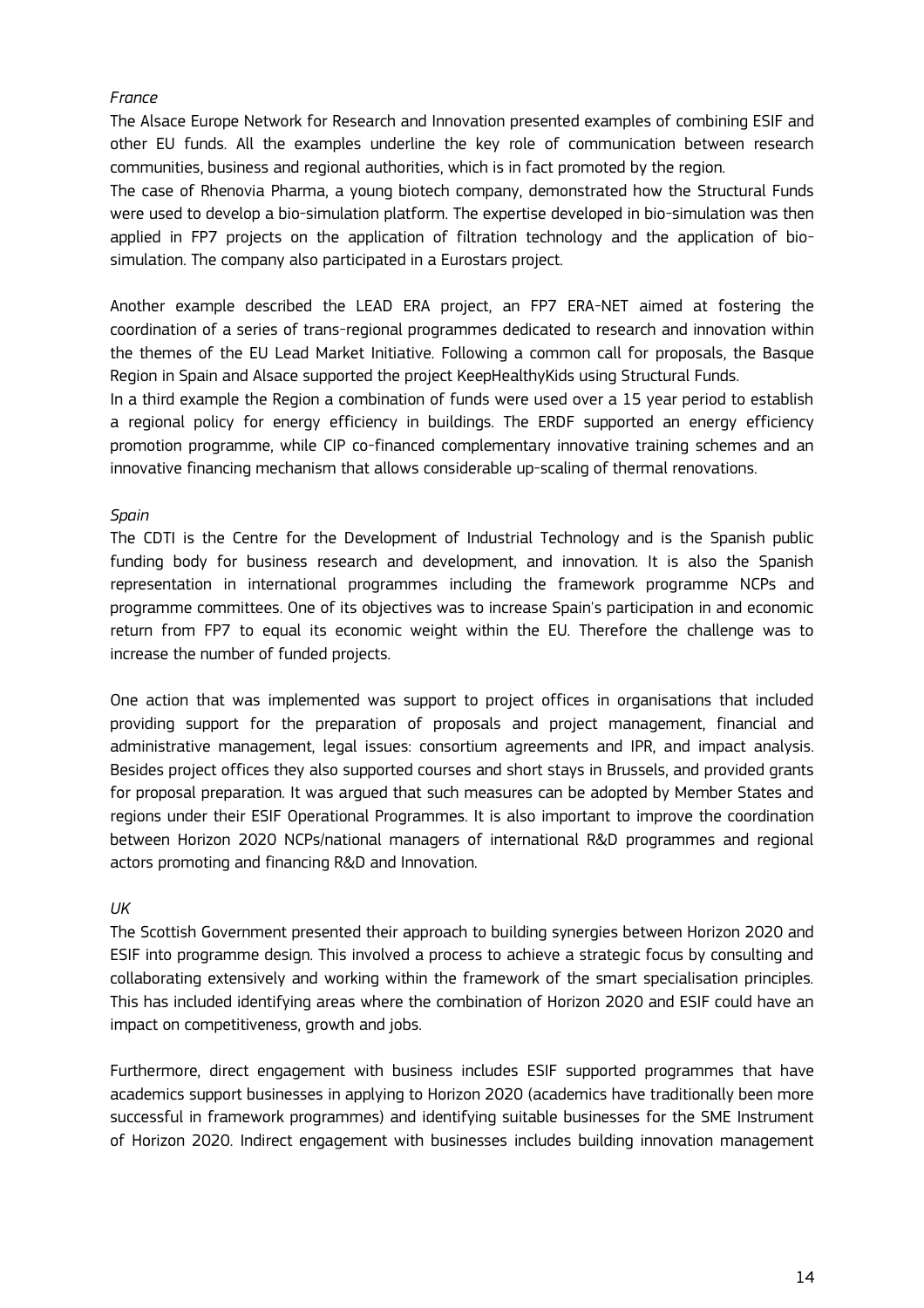capacity and a new ESIF programme that includes the use of the IMProve<sup>5</sup> assessment process and building a culture of innovation in the business that values Horizon 2020.

#### *European Spallation Source (ESS)*

The ESS is a European project with 17 Partner Countries. Sweden and Denmark are the hosts with the main facility to be built in Lund, and the Data Management and Software Centre in Copenhagen. The construction phase and co-financing will be achieved through in-kind contributions from partner countries. ERDF funded programmes have been a source of in-kind contributions. The ESS has applied to become a European Research Infrastructure Consortium (ERIC). The ESS could be an important partner in Horizon 2020 projects. This case highlights the way that authorities in other countries can work together and utilise ERDF to develop an infrastructure.

Another case was also highlighted using an FP7 ERA-NET. The MANUNET ERA-NET is a combination of regional and national agencies that use their own funding programmes to fund manufacturing research and development projects performed by companies (preferably SMEs), research centres and universities. A specific project was highlighted whereby a firm developed its expertise as an aeronautics gearing provider. This demonstrates how regional and national authorities can coordinate leading to tangible applications.

#### *Summary of key elements for developing synergies*

The case studies provide some key elements for building successful synergies that can be grouped into broad levels and themes. This structure for key elements of synergies is at different levels of aggregation (government, strategy and implementation) that highlight the fact that synergies are not just about combining different funding sources. There is a need for high level support, well thought out strategy and practical measures to assist in the implementation. These key elements are outlined below.

#### **Governance level**

#### *Commitment*

- An initial strong political commitment is needed at national and regional level.
- Creating synergies through parallel or consecutive projects requires a clear long-term vision and support to all projects through the whole value chain.

#### *Different governance communities*

 A lack of coordination between regions and national governments impedes accessing all potential participants. Such a lack of coordination also applies to different policy and research communities as indicated below.

#### **Strategic consideration level**

#### *RIS3 provides a good strategic framework*

 Effective synergies require a strategic orientation when using ESIF and Horizon 2020 in projects and programmes of significant scale and scope. The RIS3 is a good framework to

 5 <https://www.improve-innovation.eu/>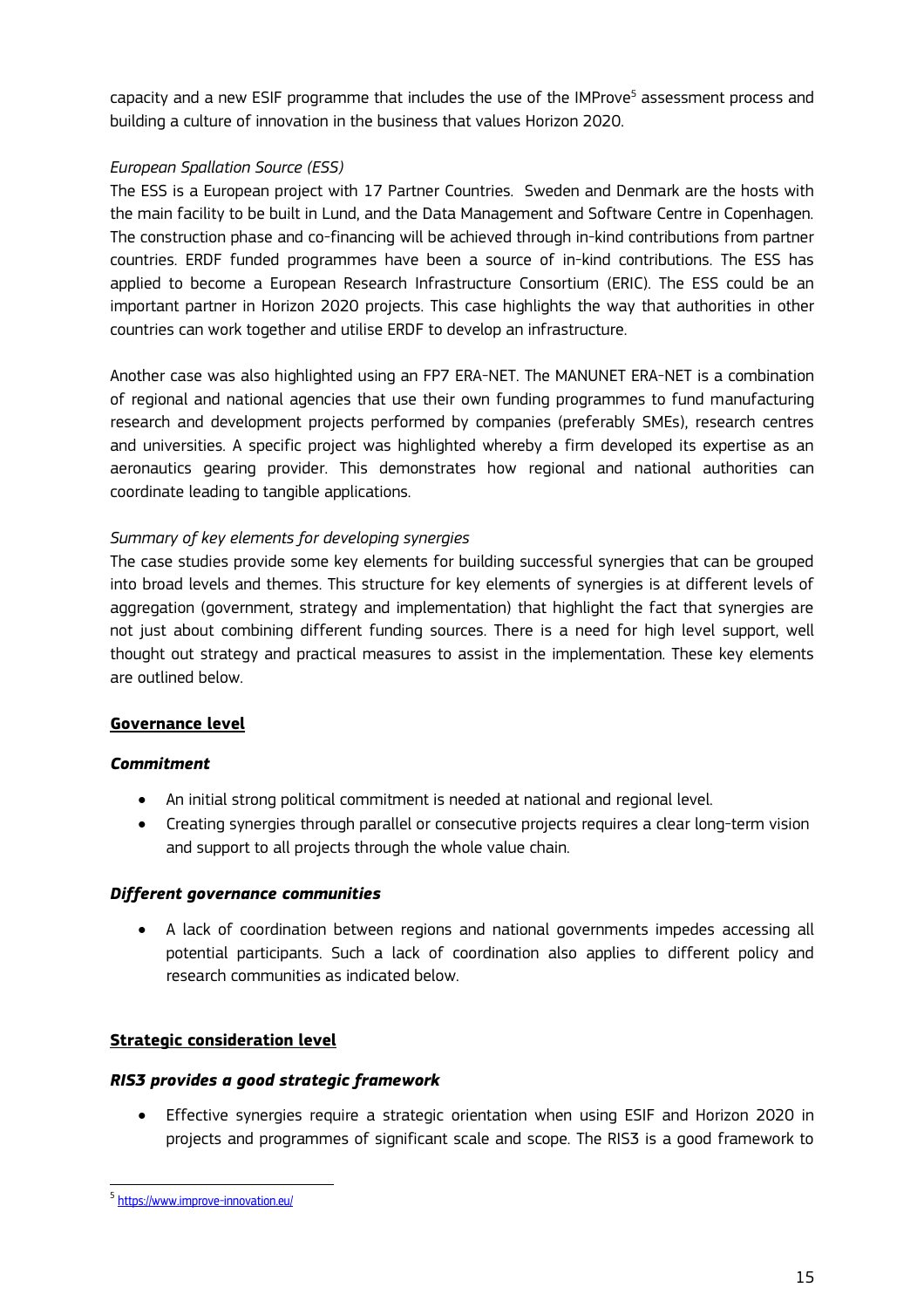guide this process and to select a number of limited priorities to help countries and regions to be more strategic.

#### *Improve coordination between different communities*

- Improving communication between the research communities and managing authorities of Structural funds is a fundamental concern. In order to put into practice successfully any of the synergies, the research community needs to better understand how to apply to ESIF funds and better understand the regional priorities, while regional authorities should be able to identify excellence and potential projects to be combined.
- Communication and coordination of funding agencies and end beneficiaries are natural ways to overcome *silo thinking* and cultural differences among stakeholders. ESIF could be used to reinforce cooperation, communication and coordination between these two groups.
- Bringing together academia, research institutes, business and regional authorities is important towards an effective common strategic approach to R&I investments in areas where combining Horizon 2020 and ESIF could lead to a greater impact on competitiveness, growth and jobs. Thus, downstream activities should be also considered and thus reinforce market development of innovative products and services.

#### *Support infrastructure*

 ESIF can be used to build strategic infrastructures and attract top researchers and participate in international projects such as those of Horizon 2020.

#### *Support network participation*

- Having top research infrastructure and people needs to be coupled with participation in international research networks and research visibility. In order to do so, leveraging structural funds to build effective research infrastructure may help to secure participation in large-scale EU funded projects.
- ESIF could help to improve the regional/national innovation system by building capacity of SMEs to innovate successfully through incentives to connect academia and industry to create growth and to facilitate networking between innovation actors.

#### **Practical support level**

#### *Training*

• In some regions there is a lack of qualified professionals in research and innovation management and thus there is a need for specialised training for managers in project offices in universities, managing authorities and other organisations.

#### *Support to proposers*

 Linked to the training issue, implementing such support for business, universities, research groups, innovation agencies and other relevant organisations can help to improve participation by professionalising the management of international projects or providing grants to cover proposal preparation expenses.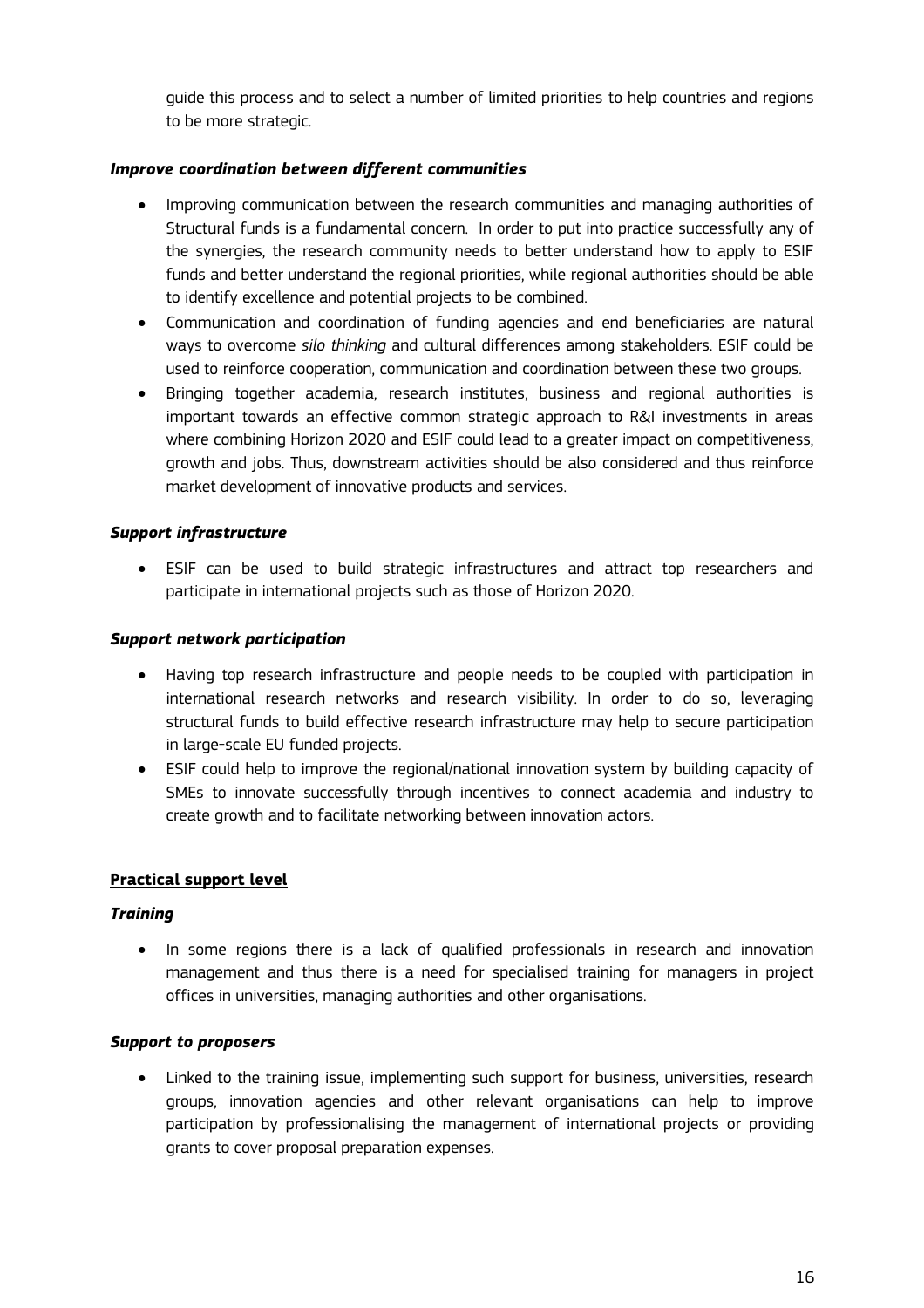#### *Information dissemination*

 Coordination of public support and the provision of tailored information are essential. It is important to streamline information on different funding schemes for potential beneficiaries.

### <span id="page-18-0"></span>**5. Conclusions and next steps**

The launching Conference provided valuable feedback and practical experience on how to achieve synergies in the combination of EU funding sources in R&I. As a result of the discussions and the practical experiences presented it is possible to draw some lessons by summarising some of the key synergies-enhancing elements which emerged from the discussion. Overall the following lessons demonstrate that the concept of synergies is not just about combining funding schemes. There is a need to have the appropriate governance structures, well thought out strategy, coordination between different actors and support for implementation. Furthermore, all these elements can be beneficial, creating different kinds of synergies even before implementing funding synergies through the combination of different EU funds.

- *An initial strong political commitment is needed at national and regional levels, as well as a strategic orientation, when using ESIF in projects and programmes of significant scale and scope*. The RIS3 is considered a good framework to guide this process and to select a number of limited priorities which would help the process to be more strategic.
- *Bringing together academia, research institutes, business and regional authorities*. This is a key element towards a common strategic approach to invest in areas where combining Horizon 2020 and ESIF could lead to a greater impact on competitiveness, growth and jobs.
- *Improving the communication between the research communities and managing authorities of Structural Funds*. The research community needs to better understand how to apply the European Structural and Investment Funds (ESIF) and better understand the regional priorities, while regional authorities should be able to comprehend and identify excellence and potential projects to be combined.
- *In many cases, the lack of coordination between regions and national governments is impeding the ability to reach effectively all the potential participants*. Different areas of government and different sectors can have different organisational cultures. Coordination of funding agencies and end-beneficiaries are natural ways to overcome the cultural differences among stakeholders. ESIF could be used to reinforce cooperation, communication and coordination between these groups of actors.
- *ESIF should aim at building strategic infrastructures as well as attracting the top researchers*. Leveraging structural funds to build infrastructures will in turn leverage the participation in large-scale European funded projects.
- **ESIF could be used to reinforce cooperation and take up high quality project proposals that were** *not funded in H2020*.
- *ESIF could help to improve the regional/national innovation system* by building the capacity of SMEs to innovate successfully, incentives to connect academia and industry to create growth and to facilitate networking between innovation actors.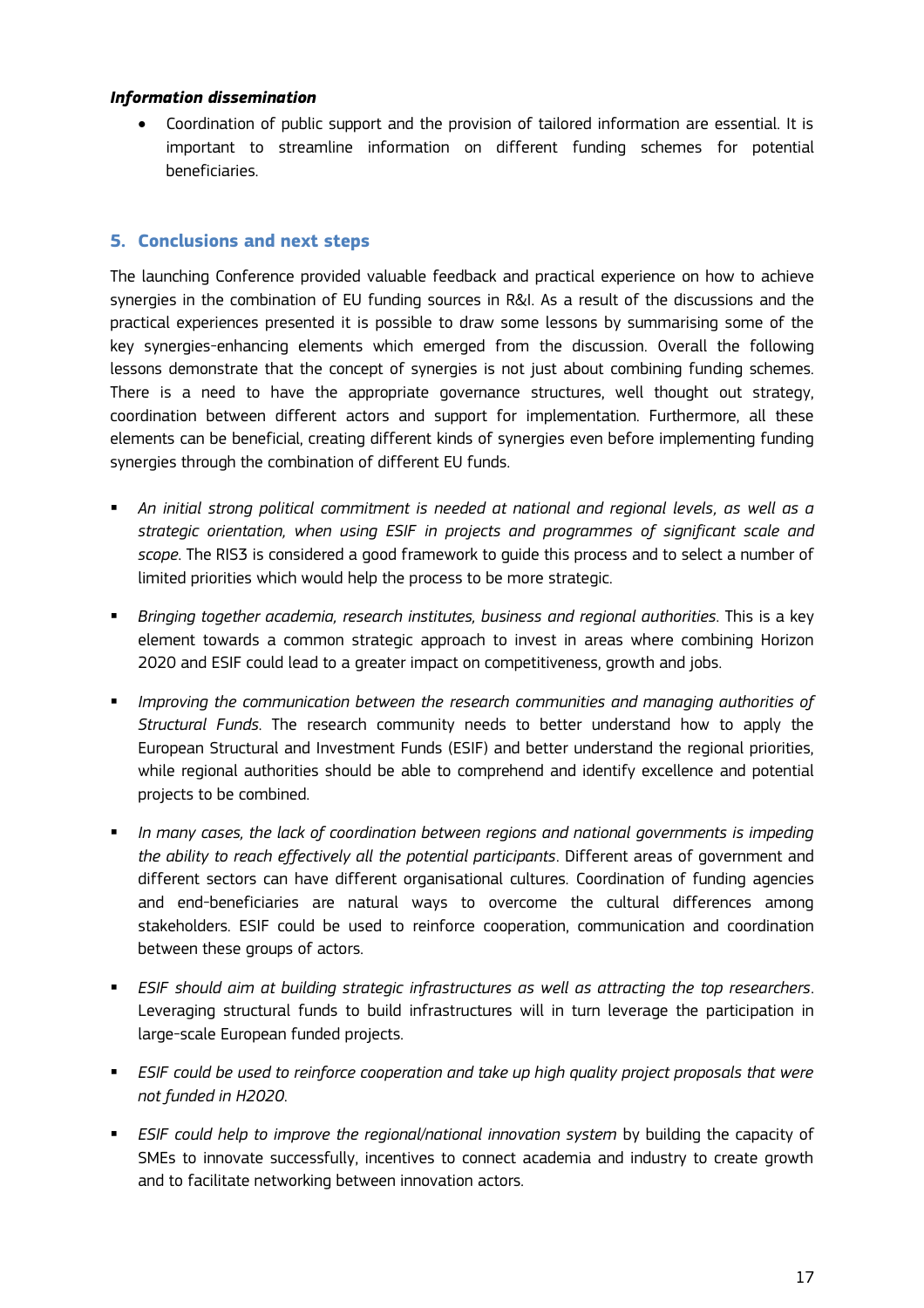- *Coordination of public support and the provision of tailored information are essential*. Streamlined information on different funding schemes should be provided to potential beneficiaries.
- *As part of the building capacity strategy, a combination of measures should be taken with a short, medium and long term perspective*: (a) specialised training to have qualified professionals in project offices in universities, evaluating agencies and managing authorities. (b) Direct support to stakeholders (business, universities, research groups, innovation agencies, etc.) to provide a way to improve participation, and (c) creation of structures with a long-term view, such as creating international projects offices).
- *Ultimately, creating synergies through parallel or consecutive projects requires a long-term consistent vision/approach and support to all projects along the whole value chain*.

To further investigate the lessons highlighted at the event in Prague and to develop, the recommendations proposed by the stakeholders, activities will be developed within the framework of the S2E Project. These activities will include analyses and events as outlined below:

- The project will develop a series of analytical outputs accommodating lessons from the conference and research undertaken by the project team. Tailor-made events will also be organised on specific topics relevant to the issues related to synergies.
- More case studies will be identified and analysis undertaken to illustrate the potential for different instruments and initiatives across Europe to achieve excellence by promoting synergies between funding sources. Different cases covering all the possibilities conceived in the legal framework explained in the European Commission's guide on enabling synergies will be selected. Moreover, the cases will not only focus on the combination of ESIF and Horizon 2020 but also with other EU programmes included in Annex II of the guide. These cases could serve as inspiration for similar Member States or regions aiming at developing their own programmes and improving their governance systems.
- Workshops and meetings at national and regional level will be organised to tackle concrete issues and to facilitate deeper discussions and networking between stakeholders. These workshops would be considered as an opportunity to demonstrate motivations and barriers in terms of achieving successful upstream and downstream activities. Moreover, these exercises will take account of the existing platforms and initiatives (e.g. EIPs, KICs, Knowledge Alliances, Cluster Projects, JTIs, ETPs, and Lead Market Initiatives etc.).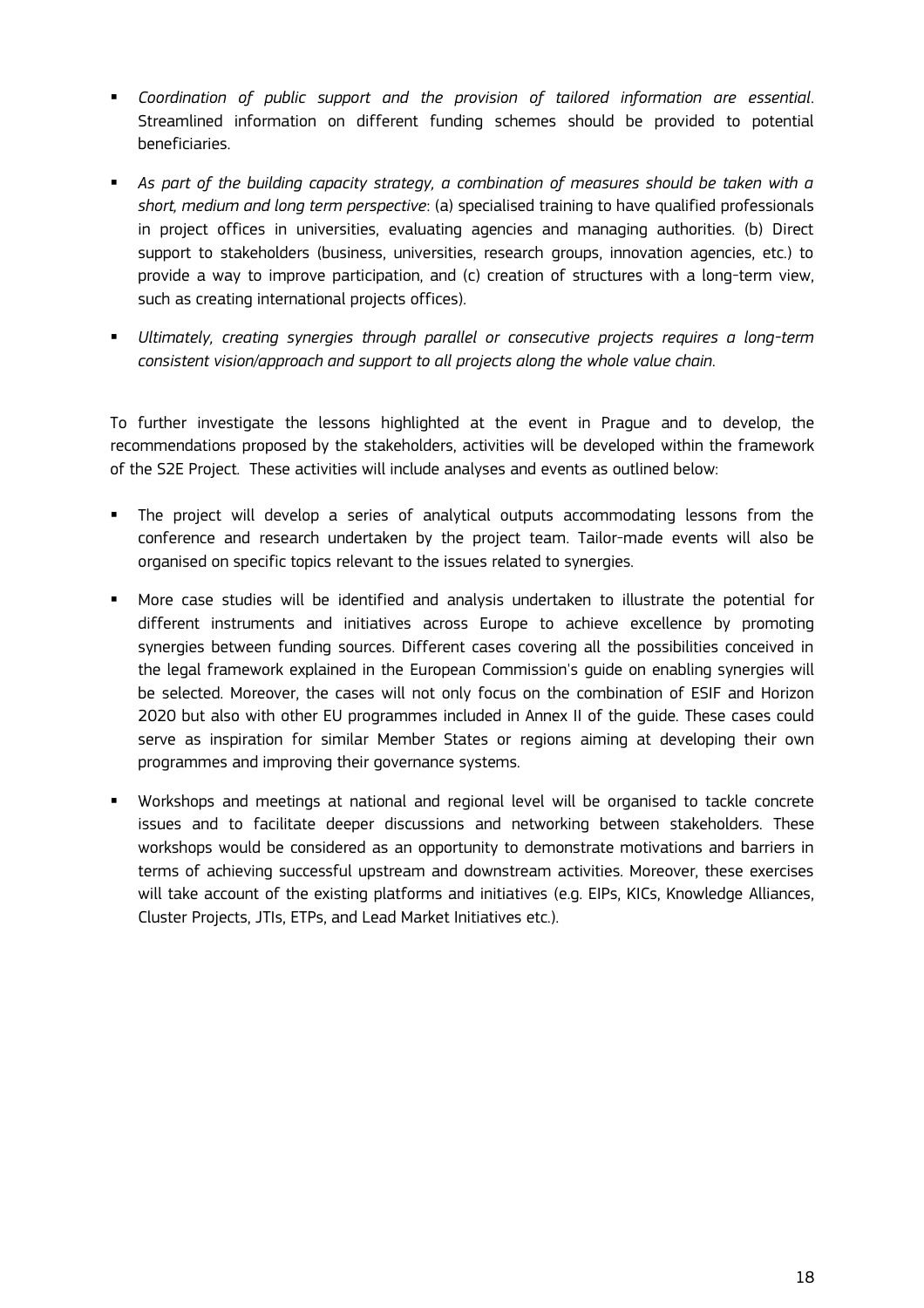#### <span id="page-20-0"></span>**References**

European Commission (2011), "Synergies between FP7,the CIP and the Cohesion Policy Funds. Final report of the Expert Group". Directorate-General for Research and Innovation. Available at: [http://ec.europa.eu/research/regions/documents/publications/synergies\\_expert\\_group\\_report.pdf](http://ec.europa.eu/research/regions/documents/publications/synergies_expert_group_report.pdf)

European Commission (2014), "Enabling synergies between European structural and Investments Funds, Horizon 2020 and other research, innovation and competitiveness-related Union programmes. Guidance for policy-makers and implementing bodies". Directorate-General for Regional and Urban Policy. Available at: [http://ec.europa.eu/regional\\_policy/sources/docgener/guides/synergy/synergies\\_en.pdf](http://ec.europa.eu/regional_policy/sources/docgener/guides/synergy/synergies_en.pdf)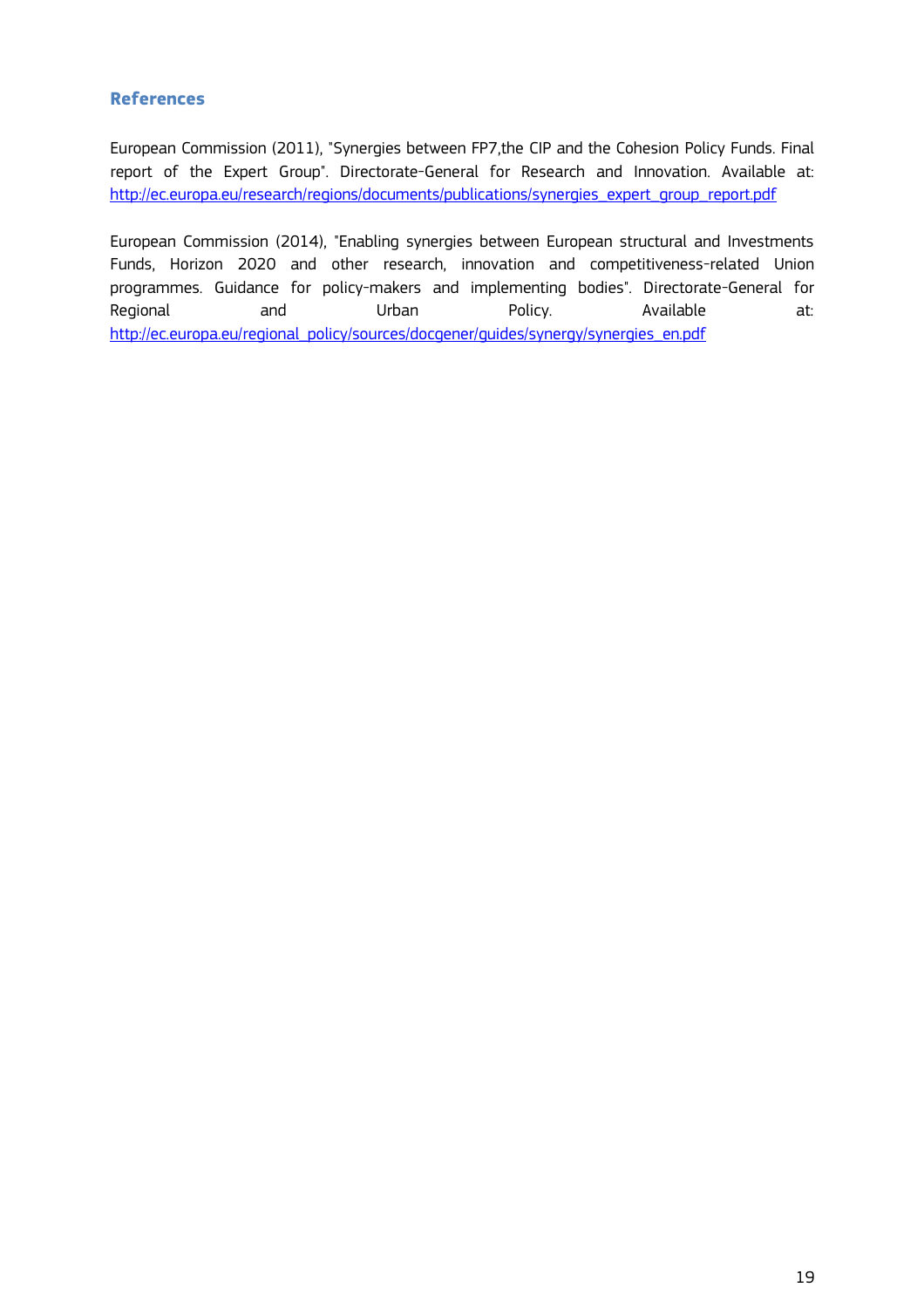Europe Direct is a service to help you find answers to your questions about the European Union Freephone number (\*): 00 800 6 7 8 9 10 11 (\*) Certain mobile telephone operators do not allow access to 00 800 numbers or these calls may be billed.

A great deal of additional information on the European Union is available on the Internet. It can be accessed through the Europa server http://europa.eu/.

#### How to obtain EU publications

Our priced publications are available from EU Bookshop (http://bookshop.europa.eu), where you can place an order with the sales agent of your choice.

The Publications Office has a worldwide network of sales agents. You can obtain their contact details by sending a fax to (352) 29 29-42758.

European Commission EUR 26977 EN – Joint Research Centre – Institute for Prospective Technological Studies

Title: Synergies between EU R&I Funding Programmes. Policy Suggestions from the Launching Event of the Stairway to Excellence Project

Authors: Susana Elena Perez, Andrea Conte, Nicholas Harrap

Luxembourg: Publications Office of the European Union

2014 – 26 pp. – 21.0 x 29.7 cm

EUR – Scientific and Technical Research series – ISSN 1831-9424 (online)

ISBN 978-92-79-44518-7 (PDF)

doi:10.2791/45191

#### Abstract

This Policy Brief addresses the concept of synergies arising from the two major EU funding sources (The European Structural and Investment Funds and Horizon 2020) in the context of the new Stairway to Excellence Project. This project is centred on the provision of assistance to Member States who joined in 2004, 2007 and 2013 in using innovation funding under ESIFs via the early and effective implementation of RIS3 with the aim of closing the innovation gap and promote scientific and technological excellence. This Policy Brief summarises the discussion and case studies presented at the launching conference of the Stairway to Excellence Project held in Prague in October 2014. This event offered a first opportunity to identify the key elements for building successful synergies and gave a useful insight into how synergies could be achieved in practice. A diverse set of experiences from five EU countries (Cyprus, Czech Republic, France, Spain, and the UK) and an international organisation were presented. In turn, this could be a source of inspiration for other regional and national managing authorities and the research community.